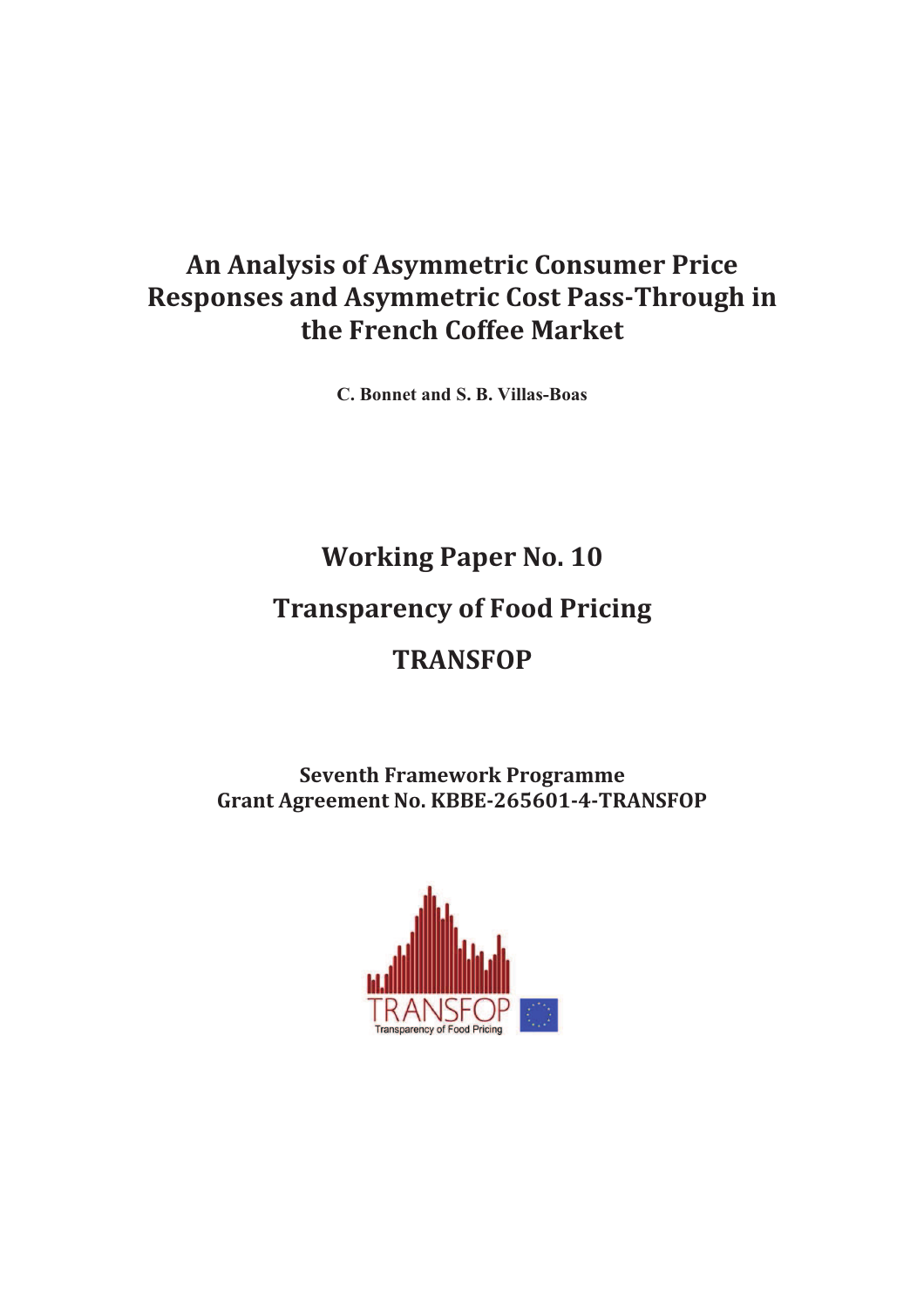# An Analysis of Asymmetric Consumer Price Responses and Asymmetric Cost Pass-Through in the French Coffee Market\*

Celine Bonnet<sup>†</sup>and Sofia B. Villas Boas<sup>‡</sup>

24 septembre 2013

#### Résumé

We analyze empirically a possible channel for the existence of asymmetric price-cost pass-through, that is, of prices responding differently to negative and positive upstream cost shocks. While asymmetric price-cost pass-through has been documented in many markets, possible causes for such a phenomenon have not empirically investigated. Using consumer panel data in the coffee retail sector in France, we estimate a demand model structurally allowing for asymmetric consumer responses to positive and negative retail price changes. According to the demand estimates, we indeed find significant evidence that consumers react differentially to positive and negative price movements, in that demand is less sensitive (elastic) to price increases than to price decreases. Then using counterfactual simulations within an equilibrium model of demand and supply side behavior we empirically investigate to what extent the existence of the estimated demand asymmetries contributes to asymmetric responses of equilibrium prices of imperfectly competing firms given upstream negative and positive cost shocks. We do so by simulating positive and negative costs shocks, given the estimated demand model with asymmetric demand responses. We compare the changes in prices to changes in prices resulting from the same magnitude of cost shocks in an alternative demand structure without demand asymmetries. Our findings suggest that not allowing for asymmetries in demand imply similar magnitudes of simulated price-cost pass-through rates. However, when allowing there to be demand asymmetries, a positive cost shock is passed through to a larger degree to retail prices than a negative cost shock of the same magnitude. Our findings imply that the shape of the demand explains observed asymmetric price transmission of cost shocks in the context of imperfectly competitive markets.

JEL codes : L11, L19, L89

Key words : Retail grocery sector, Pass-through, Asymmetric Price Responses.

This paper is part of the 'Transparency of Food Pricing' (TRANSFOP) project funded by the European Commission, Directorate General Research - Unit E Biotechnologies, Agriculture, Food. Grant Agreement No.KBBE-265601-4-TRANSFOP. We also thank participants at the Second TRANSFOP meeting in Toulouse, the Colloque INRA-SFER in Toulouse. Any remaining errors are ours.

<sup>†</sup> Toulouse School of Economics (GREMAQ, INRA), cbonnet@toulouse.inra.fr

<sup>‡</sup> University of California, Berkeley, sberto@berkeley.edu.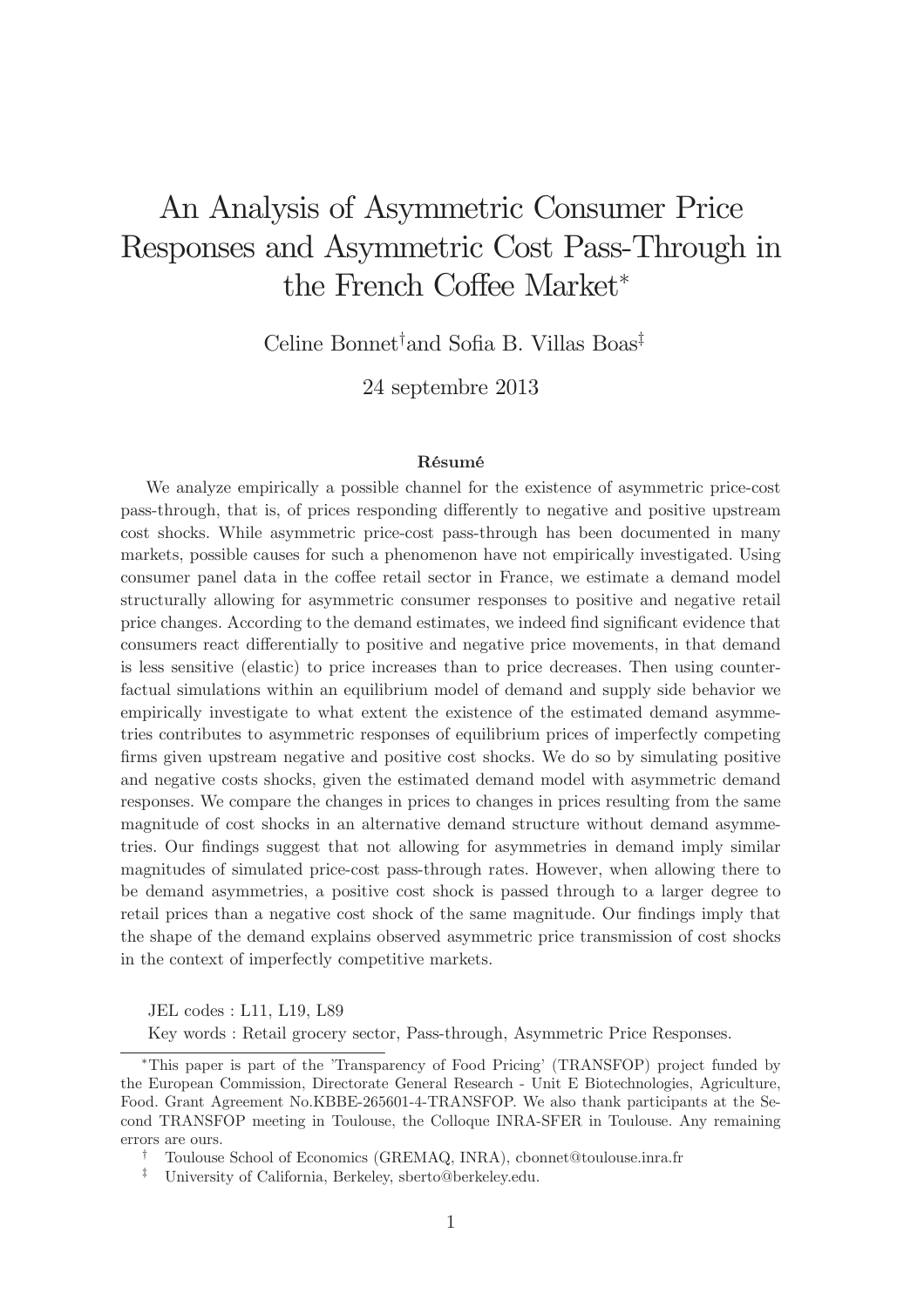### 1 Introduction

Although according to standard economic price theory, there is no foundation for prices to adjust asymmetrically to cost upturns relative to downturns, empirical findings suggest there to be in fact such asymmetric price responses in a variety of markets (for a survey see Meyer and Cramon-Taubadel, 2005). For example, Borenstein et al. (1997) in the U.S., and Noel (2009) for the Canadian market, found that gasoline prices tend to respond faster to crude oil increases than to decreases. In a cross market study for 77 consumer goods and 165 producer goods Peltzman (2000) finds there to be asymmetric price adjustment more generally than one would think : on average, the short term response to a positive cost shock is at least twice the magnitude of the response to a negative shock ; and that symmetry in price adjustments is rather an exception among the goods considered.

The occurrence of asymmetric price transmission has important welfare and, hence, policy implications. If for example, firms do not pass on the price reductions, consumers may not benefit as much expected from policy reforms involving say a tax reduction. Beyond documenting the occurrence, understanding the causes behind such a phenomenon is also an important step for policy. Although there are many potential causes advanced to explain the phenomenon of asymmetric and imperfect pass-through (such as menu costs, market power, inventory, as in Peltzman, 2000) to date there is a lack of empirical work establishing causal relationships between possible factors leading to asymmetric price transmission. In an attempt to investigate heterogeneity in the degree of asymmetric price transmissions across markets, Peltzman (2000) investigates in a reduced form setting possible correlates with asymmetric price transmission. He finds significant heterogeneity in the degree of asymmetry, moreover, the degree of asymmetry is negatively correlated with input price volatility, and his results find no significant correlation between the asymmetries and proxies measuring inventory costs, the existence of menu costs, and market power in these markets. In the policy debate asymmetric price transmission is very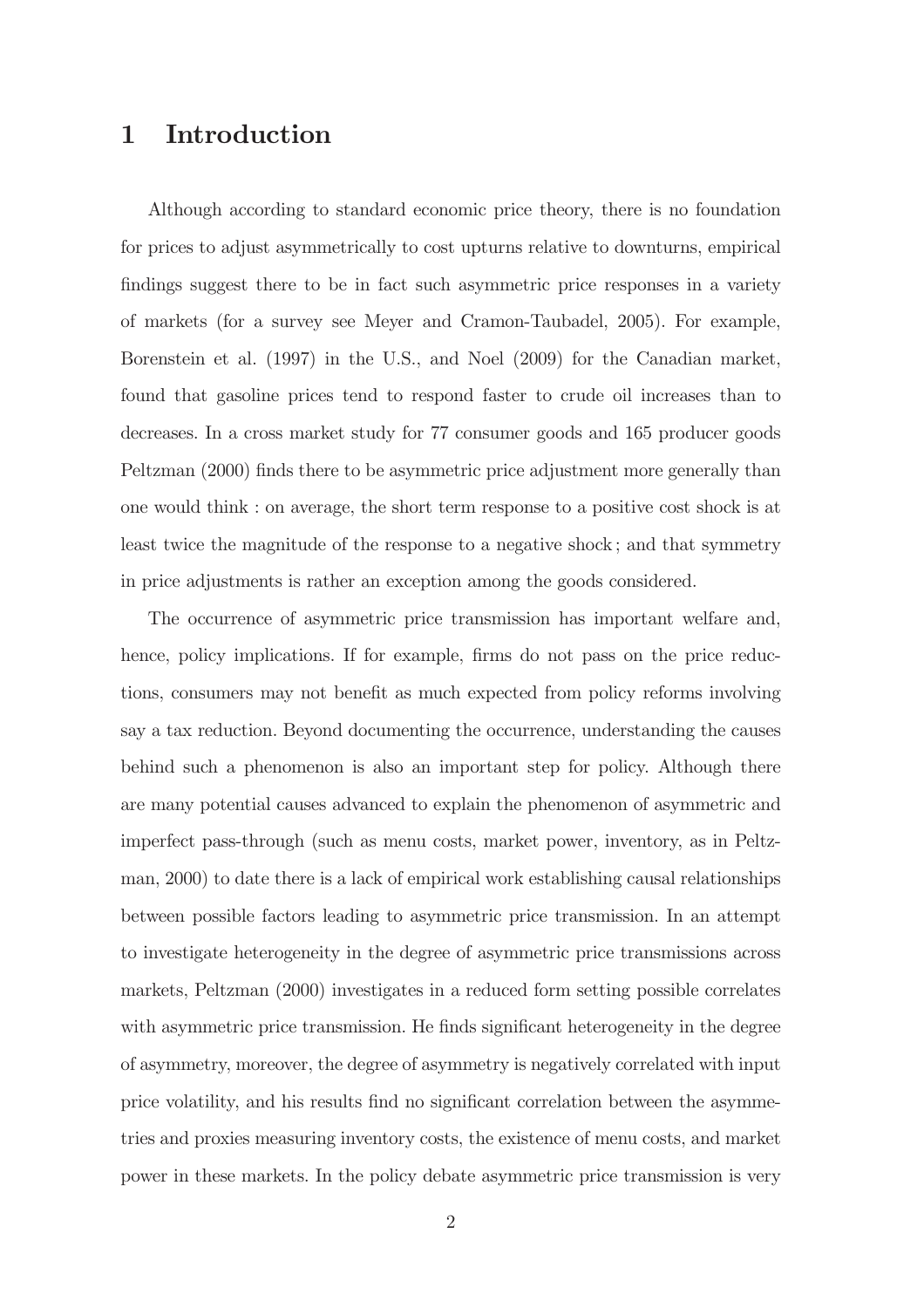often considered a result of the abuse of market power (Meyer and Cramon-Taubadel, 2005).<sup>1</sup> In oil markets, for instance, the recent policy debate centers on whether a reduction in gasoline taxes would result in gasoline price reductions at the pump. The concern there would be that the firms involved in refining and distributing gasoline would strategically adjust their margins resulting in a less than complete pass-through of the tax reduction into final gasoline prices (The New York Times, April 2008).

Since the empirical method used to detect this asymmetric price transmission in Peltzman (2000), and in similar past related studies (e.g. to be added), is reduced form, it does not allow us to investigate formally the possible causes of asymmetric price transmission. Given available observational non experimental data, indeed reduced form approaches may find, at most, correlated factors and not causal factors. The contribution of the present paper is to propose a formal framework and estimate a structural model that allows us to investigate, via counterfactual simulations, possible causes of asymmetric price transmission in the markets. In particular, we highlight the possible role of asymmetries in demand as causes of asymmetric firm price transmission of upstream cost shocks into retail prices consumers observe. The intuition is that, if firms face demand asymmetries, in terms of a much larger response to a price increase than to a price reduction of similar magnitude, they be more reluctant to pass through price increases in the same rate as price savings into final retail prices.

Our work builds on the efforts by previous papers that find and document the existence of demand asymmetries. Müller and Ray (2007) show that asymmetric price adjustment exists in a retail grocery chain of Chicago. Krishnamurthi, Mazumdar and Raj (1992) suggest that consumers would react more to perceived prices losses than to price gains in their quantity choice and that only loyal consumers responds differently to gains and losses in brand choice decisions. Kalyanaram and

<sup>&</sup>lt;sup>1</sup> According to the survey in Cramon-Taubadel and Meyer  $(2001)$  asymmetric price transmission is related to concentration in the slaughter industry and retail sector.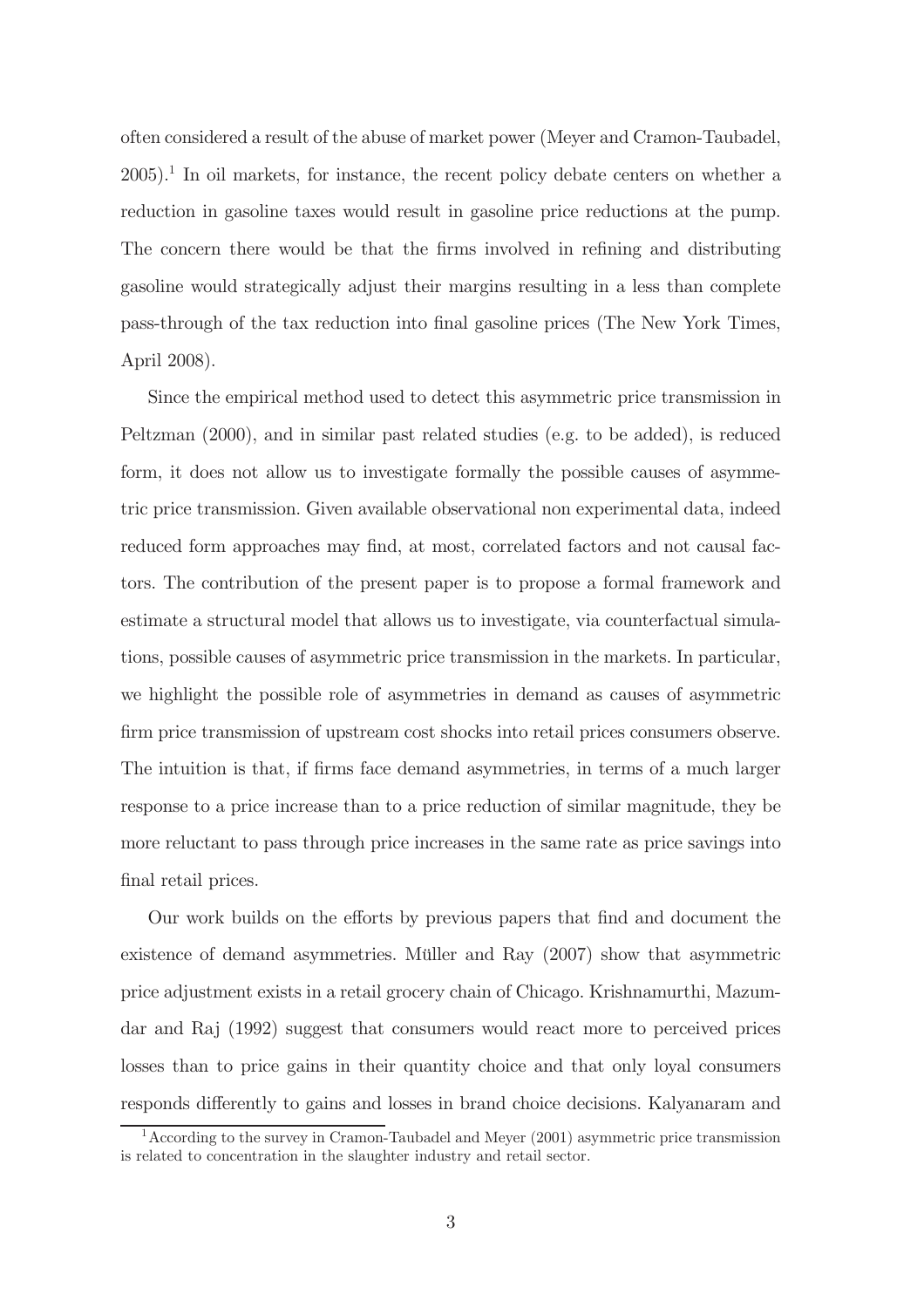Little (1994) identify a region of indifference such that changes in price within this region produce no changes in perception (price thresholds) due to historical benchmark price (consumers remember the price encountered on past purchase occasions) or competitive benchmark price (a benchmark price is formed during the purchase occasion on the basis of the price observed, i.e. shelf prices of competing products). Han, Gupta, Lehmann (2001) find asymmetric thresholds and particularly larger thresholds for price decrease versus price increase in the coffee category. Pauwels, Srinivasan and Franses (2007) find evidence for asymmetric thresholds and for different sign and magnitude of elasticity transitions in a large supermarket of Chicago. Price thresholds can be justified by adaptation level theory, saturation effects and brand loyalty. In the case of a negative price gap, that is equivalent to a consumer gain, even though consumers perceive and recognize discounts, they may not react strongly if they are waiting for still better deals (Kalyanaram and Little, 1994; adaptation level theory). Moreover, saturation effects for gains (Gupta and Cooper, 1992) in retail market may originate from consumer limits to purchasing, transporting, and stockpiling products. For a positive price gap, that is equivalent to a consumer loss, the loss must exceed a consumer's price threshold in order to be perceived (Kalyanaram and Little, 1994 ; adaptation level theory). The loyal consumer may not react if the need or desire for his preferred good is strong enough (Jacoby and Chestnut, 1978 ; brand loyalty).

The approach followed in this paper consists of two steps, where in the first we estimate a demand model allowing for the possibility of asymmetric demand price sensitivities along the above mentioned literature. In doing so, using consumers' actual purchase data and price variation, we assess the asymmetric price response of consumers in their brand choice in the French Coffee Market. Given the estimated demand model, we investigate in a counterfactual framework, whether the estimated asymmetric price demand model would result in firm level simulated asymmetric cost pass-through, and estimate the magnitude of the asymmetry in price cost trans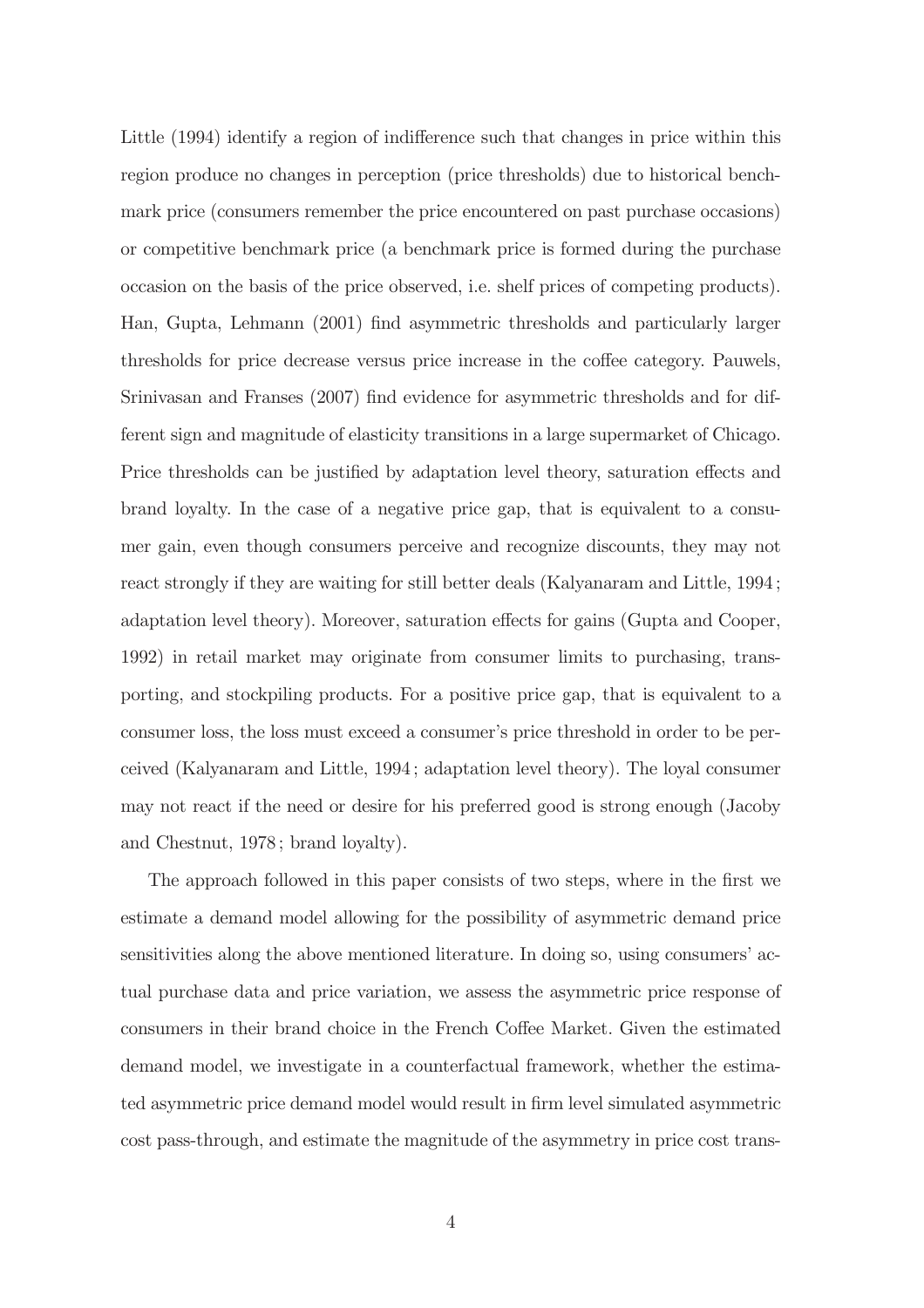mission as a function of demand behavioral factors.

Furthermore, the structural econometric models used allow us to account for the structure of this industry, and in particular the horizontal and vertical interactions between manufacturers and retailers. From estimates of consumers' demand on the French Coffee Market, we are able to recover price cost margins and estimated marginal costs from a supply model as in Bonnet and Dubois (2010). While assumptions on relationships between manufacturers and retailers and on vertical restraints may change the magnitude of the retail price transmission as Bonnet et al. (2013) show, we are not focused here on the level of pass-through per see, namely, we are interested in the identification of asymmetries in cost pass through. Thanks to simulations of cost shocks, we estimate cost pass-through and by implementing positive and negative cost shock simulations, we will test the asymmetry of cost pass-through.

Section 2 describes the French Coffee market and available data. Section 3 presents the estimation method allowing to estimate asymmetric price response of consumers and asymmetric price threshold in their brand choice behavior. Section 4 develops the method used to estimate cost pass-through by recovering price-cost margins, estimating marginal costs and simulating cost shock. Section 5 describes demand results, asymmetric consumer behavior and asymmetric pass-through, while section 6 concludes.

### 2 French Coffee Market and Data

We focus our empirical analysis on the French Coffee Market during the period 1998-2006, a market that is third in the world. In 2006, behind USA and Germany, the French per capita average consumption amounts to 5 kilograms per year and then consumption stagnates in the last decade. During this long period of analysis we take advantage of price variations on raw coffee price and product prices. As Figure 1 shows, in the raw coffee price (composite indicator price of the International Coffee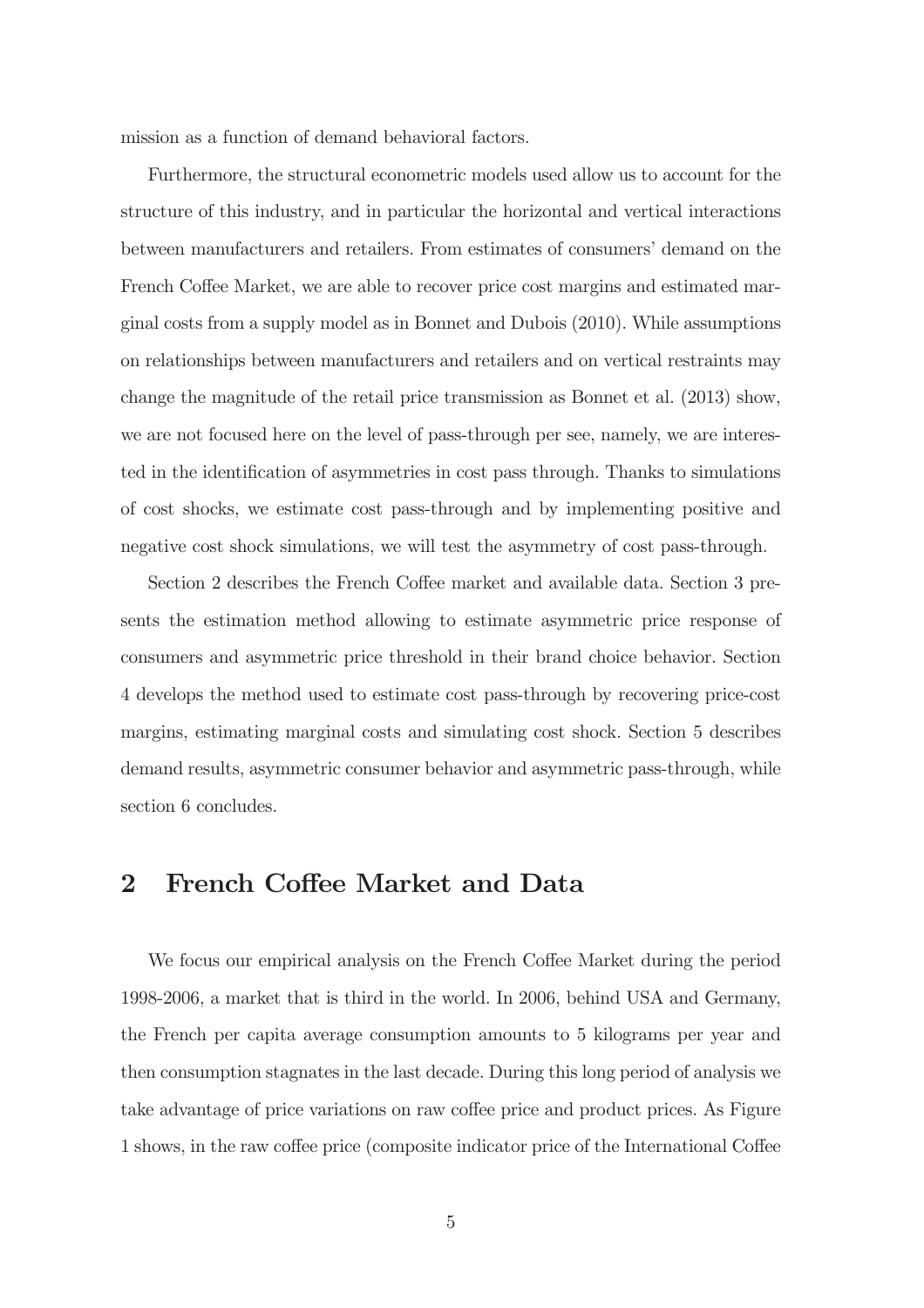

FIG.  $1 - Raw$  Coffee Price from 1998 to 2006

Organization in US cents per lb), we have a global decrease until 2001, then a global increase, and there are a lot of ups and downs.

Figure 2, that represents the evolution of raw coffee price and brand prices in a retailer, shows an asymmetric product price adjustment when raw coffee price decreases or increases and also shows that price variations of coffee products on the French market are product specific. Raw coffee price increases seem to be more transmitted than raw coffee price decreases.

Table 1 presents a reduced form analysis of retail price on raw coffee price where we see the impact on retail price being larger when we observe an increased raw price than a decreased one. Indeed,  $\text{Raw}^+$  represents the raw coffee price interacted with a dummy which is equal to one if the raw coffee price at the period t is larger than the raw coffee price at period  $t-1$ . Raw<sup>-</sup> is the raw coffee price in the case of negative change. The coefficient related to  $\text{Raw}^+$  is indeed larger meaning that raw coffee prices impact more retail prices when they increase rather than they decrease. From the reduced form estimates we conclude that the French Coffee market consists of an interesting market to analyze the possible forces behind asymmetric price transmission of a cost shock into retail prices.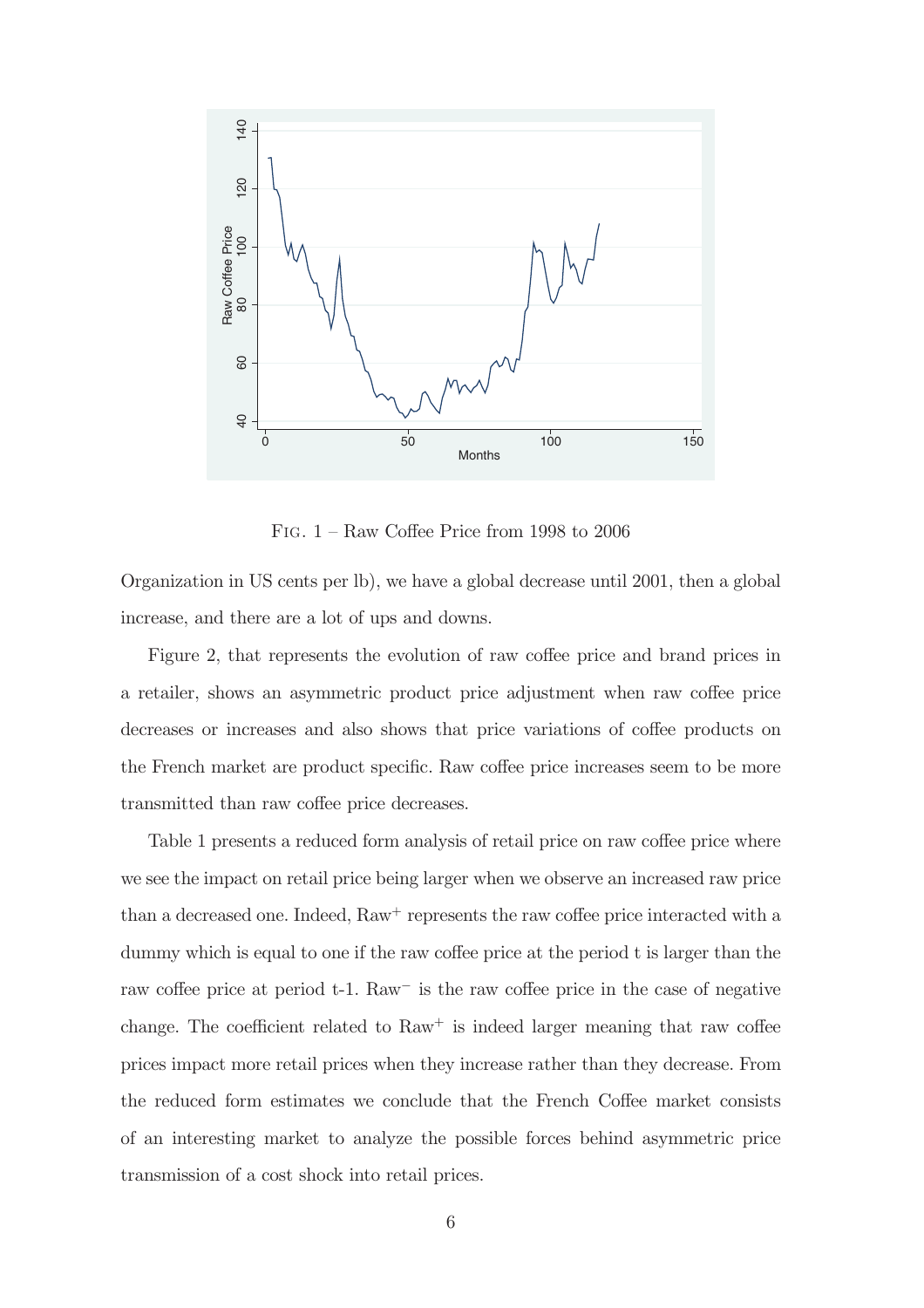

FIG.  $2$  – Raw coffee price and brand prices in a retailer.

| Price                 | Mean $(\text{std})$ | Mean $(std)$ |
|-----------------------|---------------------|--------------|
| Raw                   | 0.008(0.002)        |              |
| $\text{Raw}^+$        |                     | 0.011(0.002) |
| $\rm Raw^-$           |                     | 0.007(0.002) |
| Product fixed effects | Yes                 | Yes          |
| Time fixed effects    | Yes                 | Yes          |
| $R^2$                 | 0.75                | 0.75         |

 $TAB. 1 - Reduced form analysis of the impact of raw price on coffee retail$ price.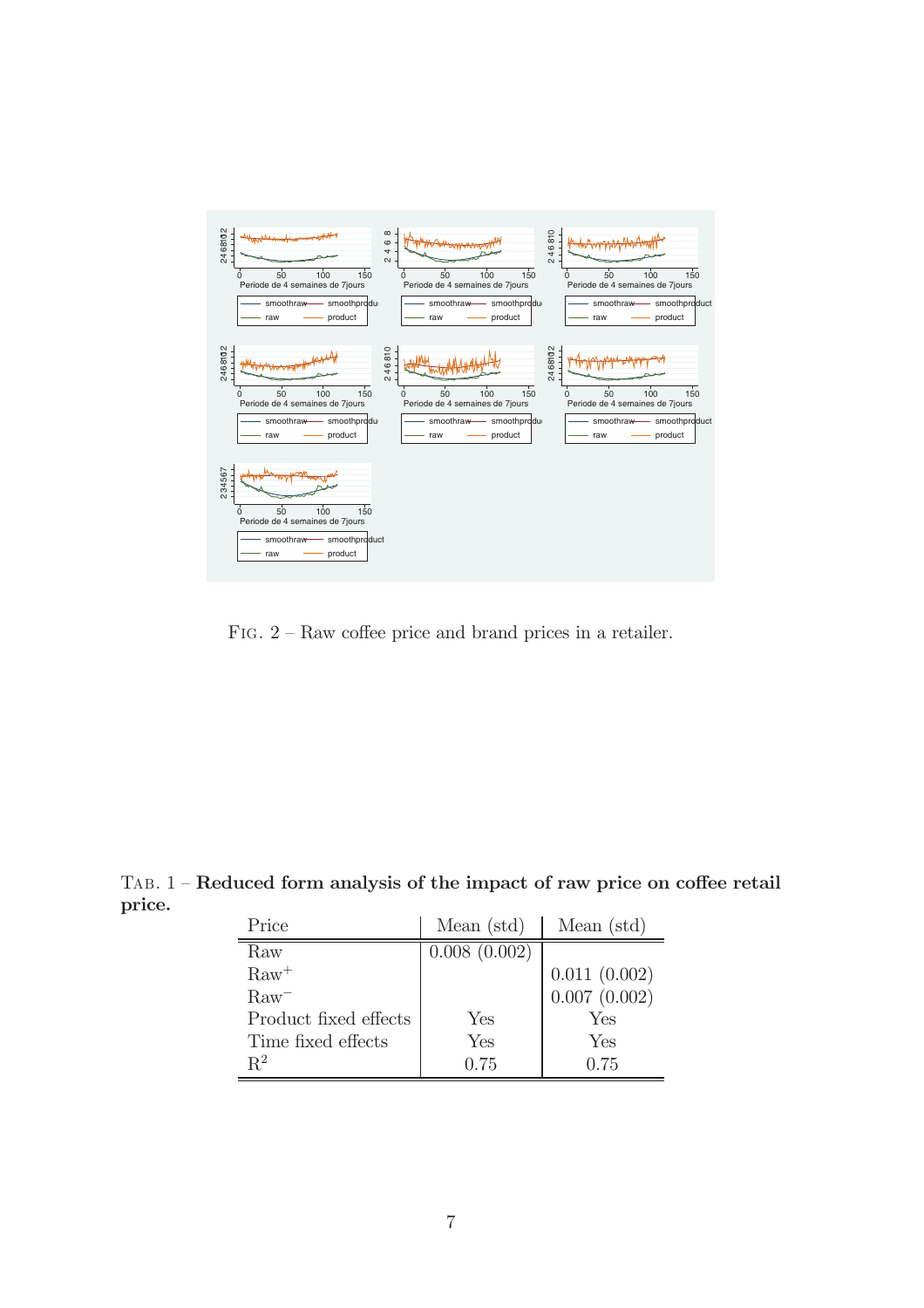The French coffee market is concentrated at both the manufacturer and the retailer levels. The retailing industry of the French Coffee market represents  $90\%$ of the total consumption of coffee and is composed of seven main retailers  $(70\%$ of the coffee purchases in the data) and four main manufacturers which produce six national brands  $(71\%$  of the coffee purchases in the seven main retailers in our data). Market shares of the six brands vary from 2.5% to 10%. We take into account private labels of retailers on this market which represent 14% of the market share of our sample. On average, the 49 products considered, which are defined as a brand in a retailer, represent 52% of the total purchases each period, where a period consists of 4 weeks.

The data used in this paper are collected by TNS WordPanel and market shares, prices, and promotion rates for all products at each period are computed from household coffee purchases from 1998 to 2006. We also are able to compute from the consumer purchases the characteristics of the product such as the rate of Arabica  $\alpha$  coffee and ground coffee. In our data, during the period 1998-2006, we have roughly 50% of price increases. This proportion is the same for all brands and all retailers considered in this paper, except for brand 4 where the proportion of price increases is lightly greater (55%). Descriptive statistics of these data are presented in Table 2 and 3. There is some heterogeneity in patterns of average price and market shares among brands. Prices are between  $\epsilon$ 5.02 and  $\epsilon$ 9.60 and market shares between 2.69% and 14.30%. Brand 1 is the most expensive, which could be explained by the weakest promotion rate  $(9.77\%)$  and the higher rate of Arabica coffee. Brand 5 is the cheapest and has the highest promotion rate (38.69%). The private label product is sold at  $\epsilon$ 5.49 on average and has the higher market shares. Interestingly there is no heterogeneity in price across retailers despite a large heterogeneity in market shares among them. For Arabica, bean and caffeine-free coffee types we note that there is little heterogeneity among purchases in the different retailers. In terms of product purchases,  $60\%$  originate from Arabica coffee for all retailers,  $1.7\%$  are bean coffee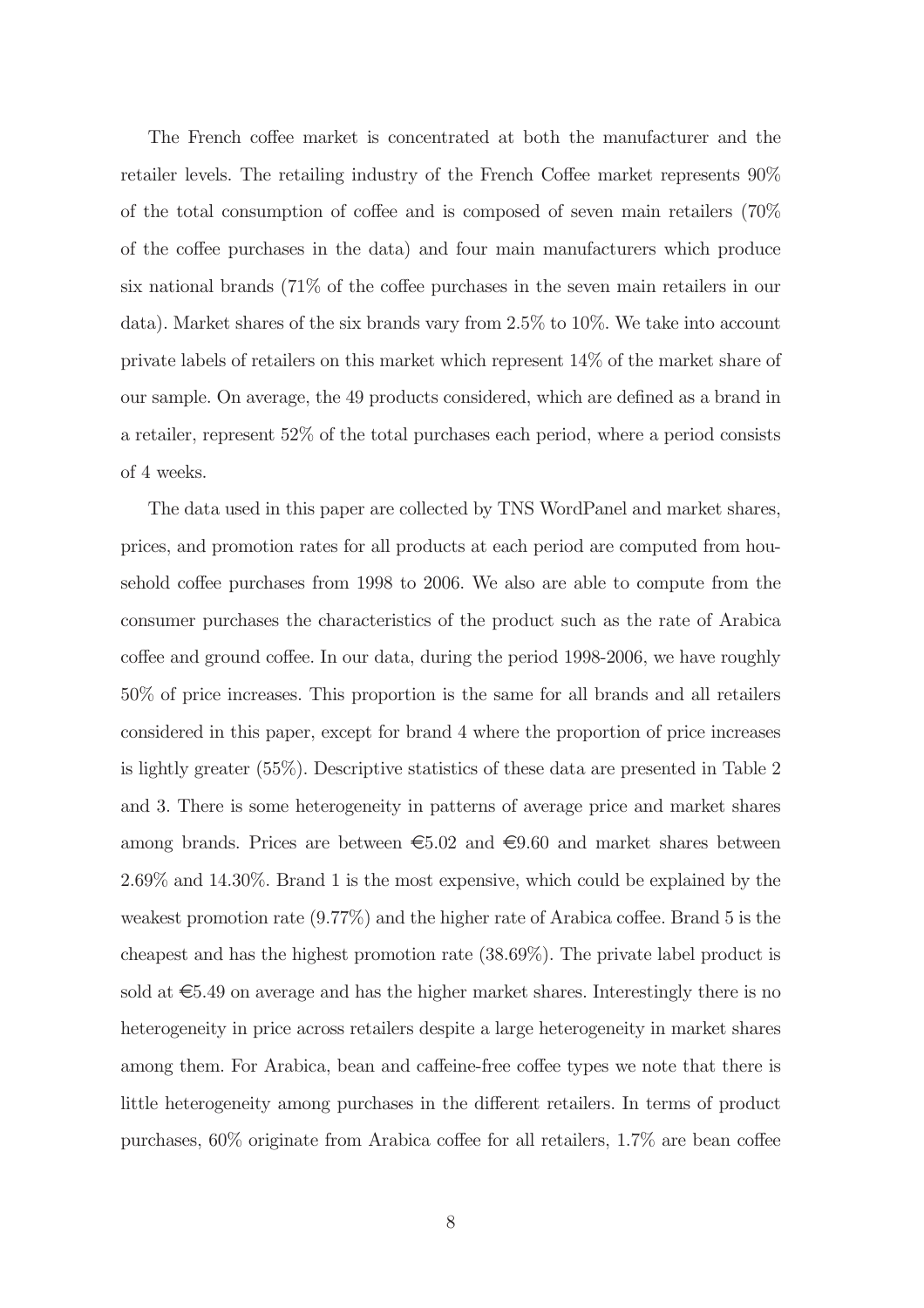|                | Prices         | <b>Shares</b> | Promotion rate | Arabica coffee rate | Robusta coffee r |
|----------------|----------------|---------------|----------------|---------------------|------------------|
|                | in $\in$ (std) | in $\%$ (std) | in $\%$ (std)  | in $\%$ (std)       | in $\%$ (std)    |
| <b>Brands</b>  |                |               |                |                     |                  |
| <b>B1</b>      | 9.60(0.73)     | 9.26(2.16)    | 9.77(9.60)     | 99.92(0.62)         | $\theta$         |
| B <sub>2</sub> | 5.43(0.81)     | 7.76(1.98)    | 27.20 (17.16)  | 32.28 (12.53)       | 0.05(0.39)       |
| B <sub>3</sub> | 7.41(1.05)     | 7.09(1.27)    | 22.27(11.54)   | 65.63(1.30)         | 14.45 (10.49)    |
| <b>B4</b>      | 7.51(1.53)     | 10.20(2.38)   | 21.49(11.19)   | 66.50 (12.23)       | 0.05(0.42)       |
| B <sub>5</sub> | 5.02(1.29)     | 2.97(0.92)    | 38.69 (24.37)  | 42.55(23.67)        | 5.16(11.61)      |
| B <sub>6</sub> | 8.30(1.23)     | 2.69(0.43)    | 16.30(13.03)   | 75.19(14.16)        | 0.01(0.20)       |
| B7             | 5.49(0.67)     | 14.30(2.46)   | 12.05(9.06)    | 58.19 (14.82)       | 10.41(14.28)     |
| Retailers      |                |               |                |                     |                  |
| R1             | 6.67(1.91)     | 6.80(1.07)    | 26.48 (17.64)  | 59.88 (25.38)       | 4.96(11.60)      |
| R2             | 6.86(2.05)     | 9.24(1.50)    | 22.69 (17.90)  | 63.16(25.26)        | 4.86(9.61)       |
| R3             | 7.17(1.84)     | 5.37(1.75)    | 15.74(14.11)   | 62.33 (23.92)       | 7.15(14.28)      |
| R4             | 7.15(1.93)     | 10.63(1.67)   | 15.87 (12.92)  | 61.69(25.26)        | 4.00(6.26)       |
| R5             | 6.67(1.76)     | 13.55(1.76)   | 23.75 (17.11)  | 62.50 (24.74)       | 3.11(6.96)       |
| R6             | 7.08(1.83)     | 5.19(1.24)    | 19.41 (16.83)  | 65.30 (23.80)       | 4.12(9.68)       |
| R7             | 7.18(1.98)     | 3.49(0.96)    | 23.61(19.71)   | 65.62 (24.77)       | 1.93(5.95)       |
| Outside Option |                | 45.69         |                |                     |                  |

TAB. 2 – Descriptive Statistics.

and the caffeine-free product purchases are around  $10\%$ . The only heterogeneity remains in the Robusta coffee rate (from  $1.93\%$  to  $7.15\%$  in average).

## 3 Estimation Method of the Asymmetric Consumer Price Response

#### 3.1 Demand Model

Motivated by the upwards and downwards price movements, we specify a model of consumer behavior allowing asymmetric demand responses to price changes, where we extend accordingly a standard brand choice model such as a random coefficients logit model as in Berry, Levinsohn, Pakes (1995) and Nevo (2001). This model allows flexible substitution patterns with respect to the standard multinomial logit model taking account for consumer heterogeneity. We assume that I consumers can choose among  $J$  products during  $T$  periods. The utility of a consumer  $i$  purchasing the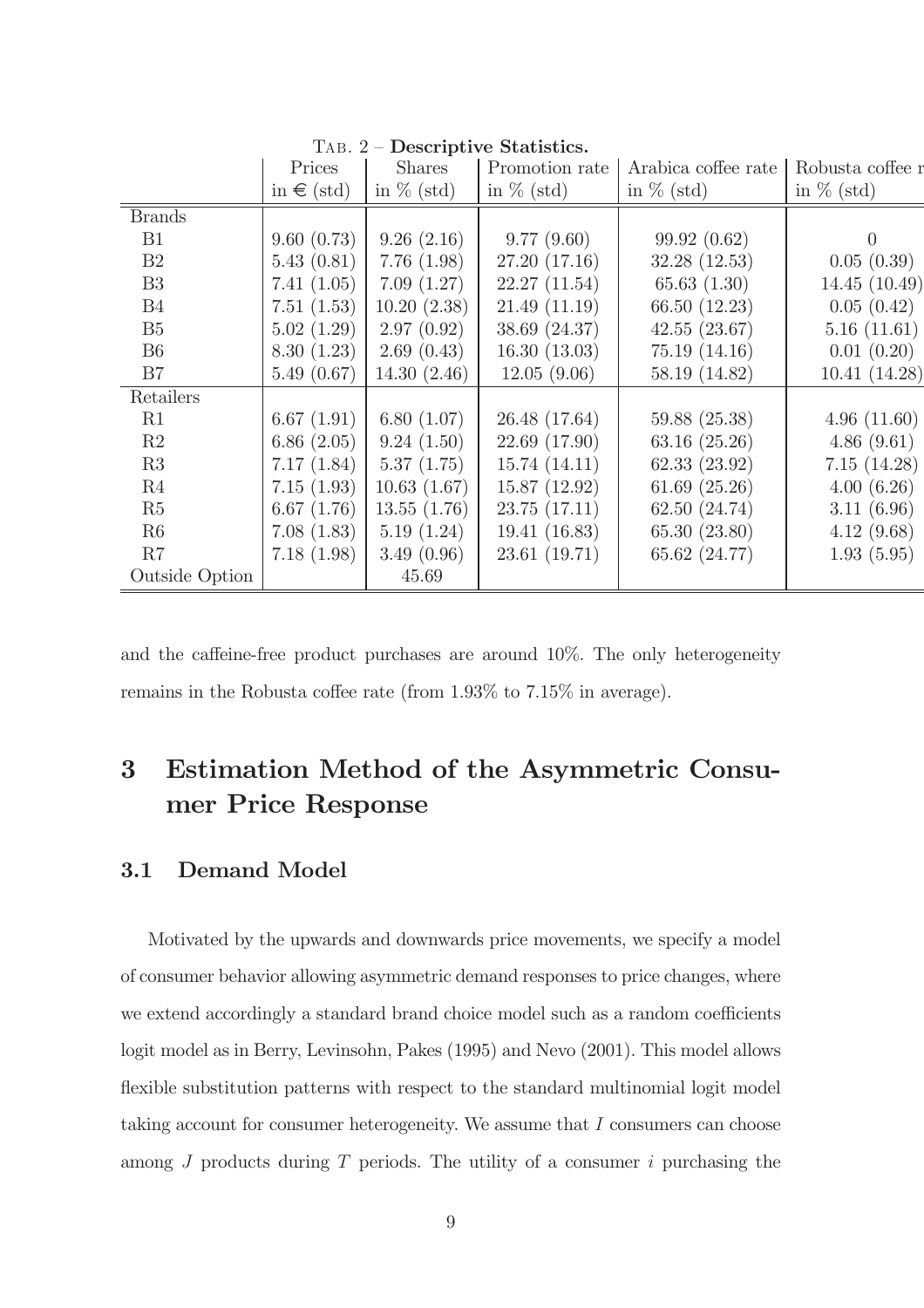|                | Bean coffee rate | $\frac{1}{2}$<br>Caffeine-free coffee rate |
|----------------|------------------|--------------------------------------------|
|                | in $\%$ (std)    | in $\%$ (std)                              |
| <b>Brands</b>  |                  |                                            |
| B1             | 2.52(2.37)       | 8.40 (4.72)                                |
| B2             | 1.34(1.90)       | 16.92(7.36)                                |
| B <sub>3</sub> | 2.69(3.13)       | 11.09(6.65)                                |
| B4             | 1.49(1.63)       | 11.25(5.40)                                |
| B <sub>5</sub> | 0.81(4.75)       | 3.32(6.28)                                 |
| B <sub>6</sub> | 0.24(1.07)       | 7.49(8.11)                                 |
| B7             | 2.08(2.21)       | 13.75(6.95)                                |
| Retailers      |                  |                                            |
| R1             | 1.37(2.25)       | 10.91(8.88)                                |
| R2             | 1.56(2.37)       | 9.12(6.42)                                 |
| R3             | 2.04(4.64)       | 10.01(7.58)                                |
| R4             | 1.73(2.47)       | 10.93(7.79)                                |
| R5             | 1.67(1.92)       | 11.12(6.47)                                |
| R <sub>6</sub> | 1.68(2.95)       | 11.30(8.72)                                |
| R7             | 1.13(1.93)       | 8.91 (7.64)                                |

Tab. 3 — Descriptive Statistics (cont.).

product  $i$  at period  $t$  can be written as :

$$
U_{ijt} = V_{ijt} + \varepsilon_{ijt} = \delta_j + \eta_t - \alpha_i p_{jt} + X_{jt} \beta_x + \xi_{jt} + \varepsilon_{ijt},
$$

where  $\delta_j$  is a product fixed effect capturing time invariant product characteristics,  $\eta_t$  is a time fixed effect allowing to capture seasonal variations and trend of coffee consumption,  $p_{jt}$  is the price of the product j at period t and  $\alpha_i$  represents the consumer marginal utility for price or price sensitivity,  $X_{it}$  are observed product characteristics and  $\beta_x$  are the corresponding marginal utility coefficients. The term  $\xi_{jt}$  accounts for monthly changes in factors such as shelf space, positioning of the product among others that affect consumer utility, that are observed by consumers and firms but are not observed by the researcher. Finally  $\varepsilon_{ijt}$  is an i.i.d. type I extreme value distributed error term capturing consumer idiosyncratic preferences.

We allow for unobserved household heterogeneity in the price sensitivity through a random component  $\nu_i \sim N(0, 1)$  in  $\alpha_i$  and for an asymmetric consumer price response through both coefficient  $\alpha^1$  and  $\alpha^2$ . The coefficient of price variable is then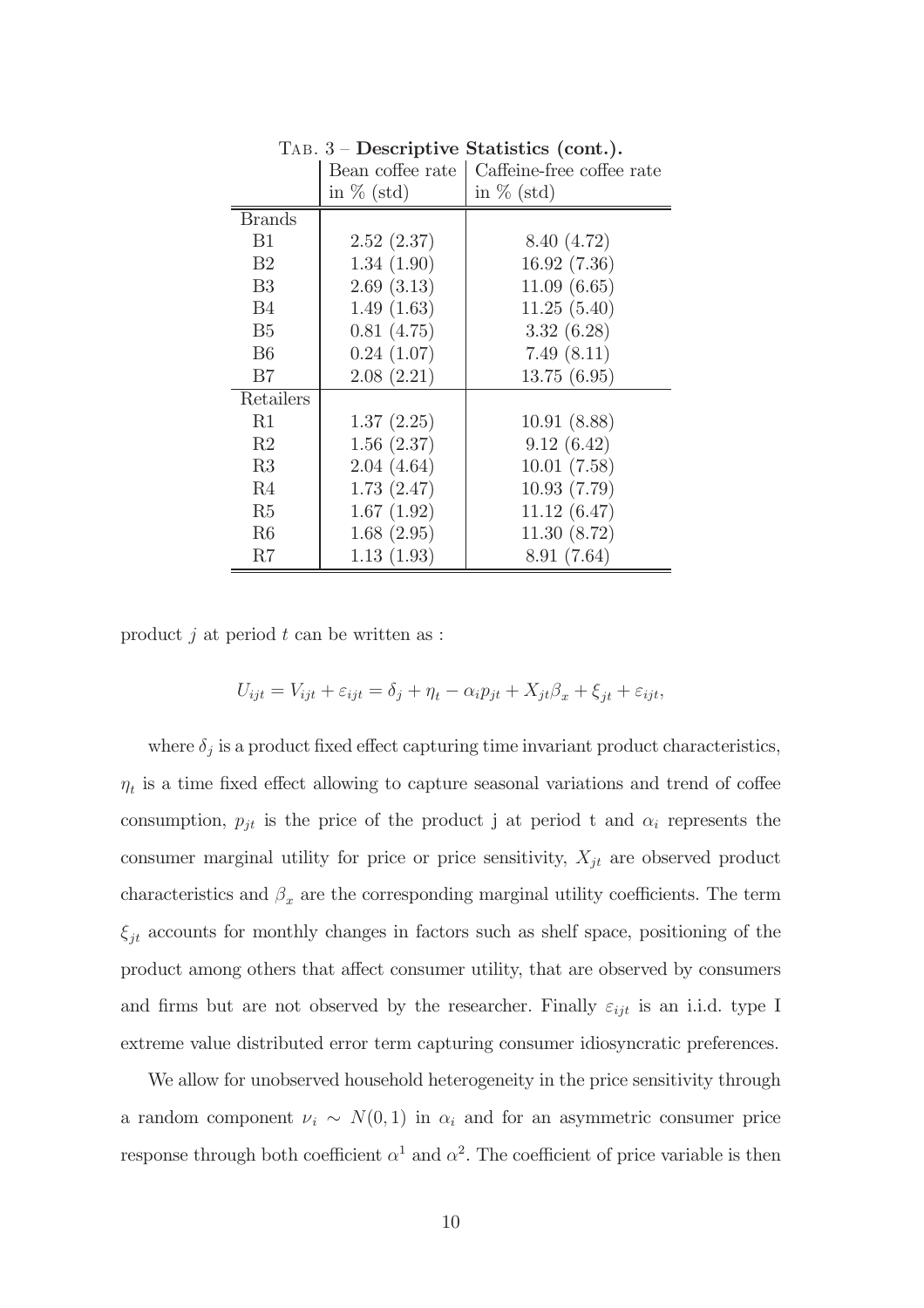given by

$$
\alpha_i = \left(\alpha^1 + \alpha^2 1_{[p_{jt} - p_{jt-1} > 0]}\right) + \sigma \nu_i.
$$
\n(1)

We suppose that the reference price of consumers is only the last price observed. This adjustment implies that consumers make an immediate and complete adjustment in their price expectations after an exposure to a price stimulus.

We introduce an outside good option, denoted good 0, to allow the possibility of consumer  $i$  not buying one of the  $J$  marketed products and suppose that the utility is given by :

$$
U_{i0kt} = \varepsilon_{i0kt}.
$$

Let the distribution of  $\nu_i$  across consumers be denoted by  $F(\nu_i)$ . The aggregate share  $S_{jt}$  of product j at period t across all consumers is obtained by integrating the consumer level probabilities :

$$
S_{jt} = \int \frac{\exp(V_{ijt})}{1 + \sum_{k=1}^{J} \exp(V_{ikt})} dF(\nu_i).
$$
 (2)

This demand model implies own- and cross-price elasticities and we will investigate empirically if there exists an asymmetric behavior in the observed price responses of consumers.

#### 3.2 Estimation and identification of Demand

To estimate the set of parameters  $\theta = (\delta_j, \eta_t, \beta_x, \alpha^0, \alpha^1, \sigma)$ , we use the GMM method as in Nevo (2001) and solve the endogeneity problem of prices by using input prices as instrumental variables such as oil, raw coffee price, Arabica and Robusta coffee price interacted with national brand product dummies or private label product dummy variables. Raw coffee prices are a composite indicator prices computed by the International Coffee Organization and average composite prices for Arabica's and Robusta's group. The oil price index is given by the French National Institute for Statistics and Economics Studies (INSEE). The interaction of input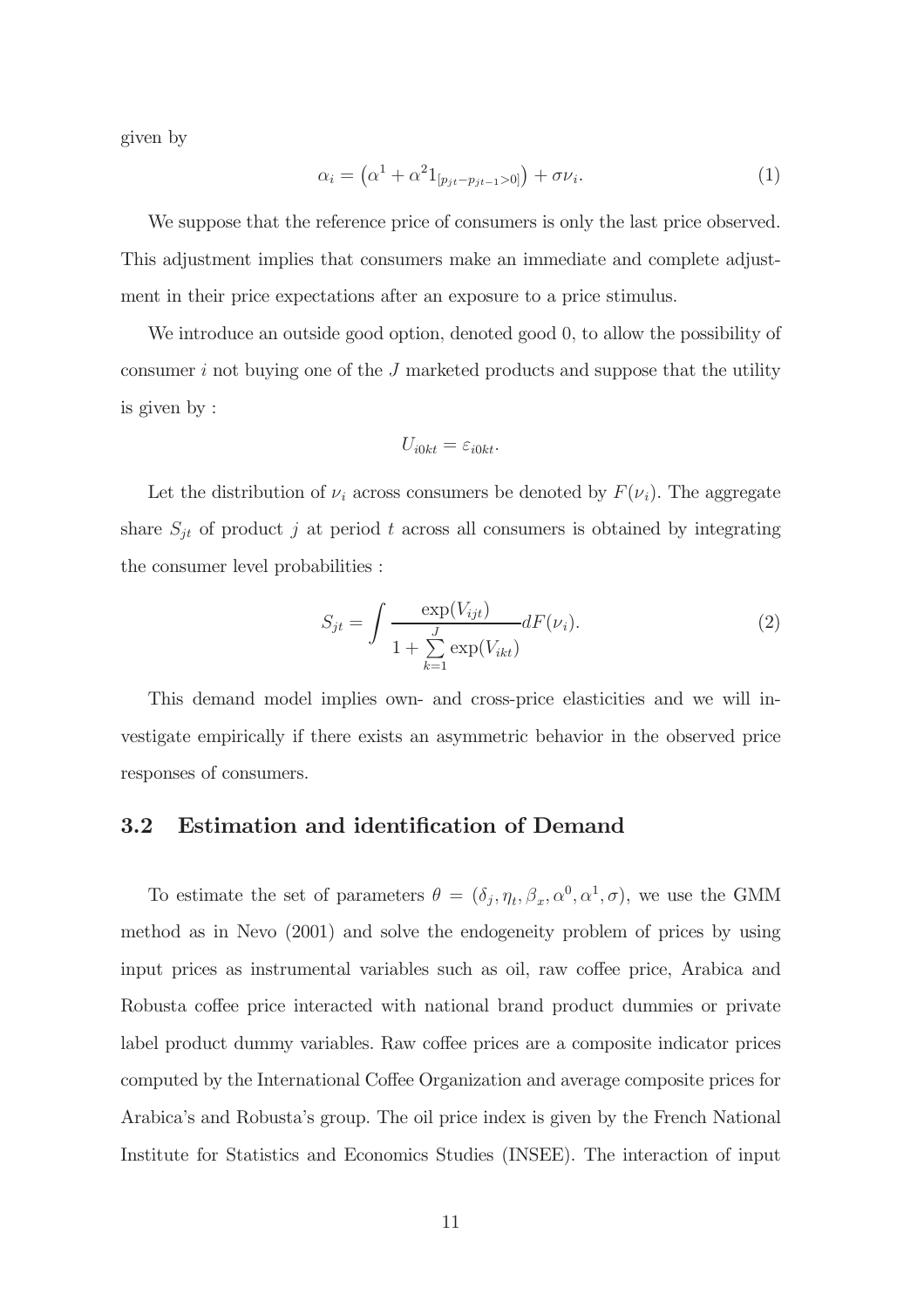prices with national brand or private label product dummies aims at capturing the fact that the cost of input may differ according to the brand and particularly differ between national brands and private labels.

## 4 Counterfactual simulation Method of Cost Pass-Through

In this section, after deducing the price elasticities given demand and resulting price cost margins given the supply model, we then compute estimated marginal cost by subtracting estimated margins from observed prices. Thanks to simulations comparing equilibrium prices in both cases, with and without a cost shock on the estimated marginal costs, we are able to estimate cost pass-through. We will then estimate the cost-price pass-through in both cases of positive and negative upstream cost shocks and we will examine whether we obtain simulated significantly different magnitudes in price changes. Finally, we perform these simulations given the estimated demand model allowing for demand asymmetric price responses, and confront the price-cost pass through patterns for negative and positive cost shocks shutting down demand asymmetries using a counterfactual demand model.

#### 4.1 Supply Model

Given the market considered, we assume an oligopoly model of two part tariff contracts between manufacturers and retailers to estimate price-cost margins and marginal costs. This model introduced theoretically by Rey and Vergé (2010) and empirically implemented in Bonnet and Dubois (2010) allows us to derive price-cost margins in the case where we assume resale price maintenance with respect to linear pricing contracts, that are usually used. Moreover, these two part taris contracts with resale price maintenance are considered in several empirical studies of vertical contracts as a better model than the linear pricing one or two part tariff contracts without resale price maintenance (Bonnet and Dubois, 2008 and 2010 ; Bonnet et al., 2013 ; Bonnet and Requillart, 2013).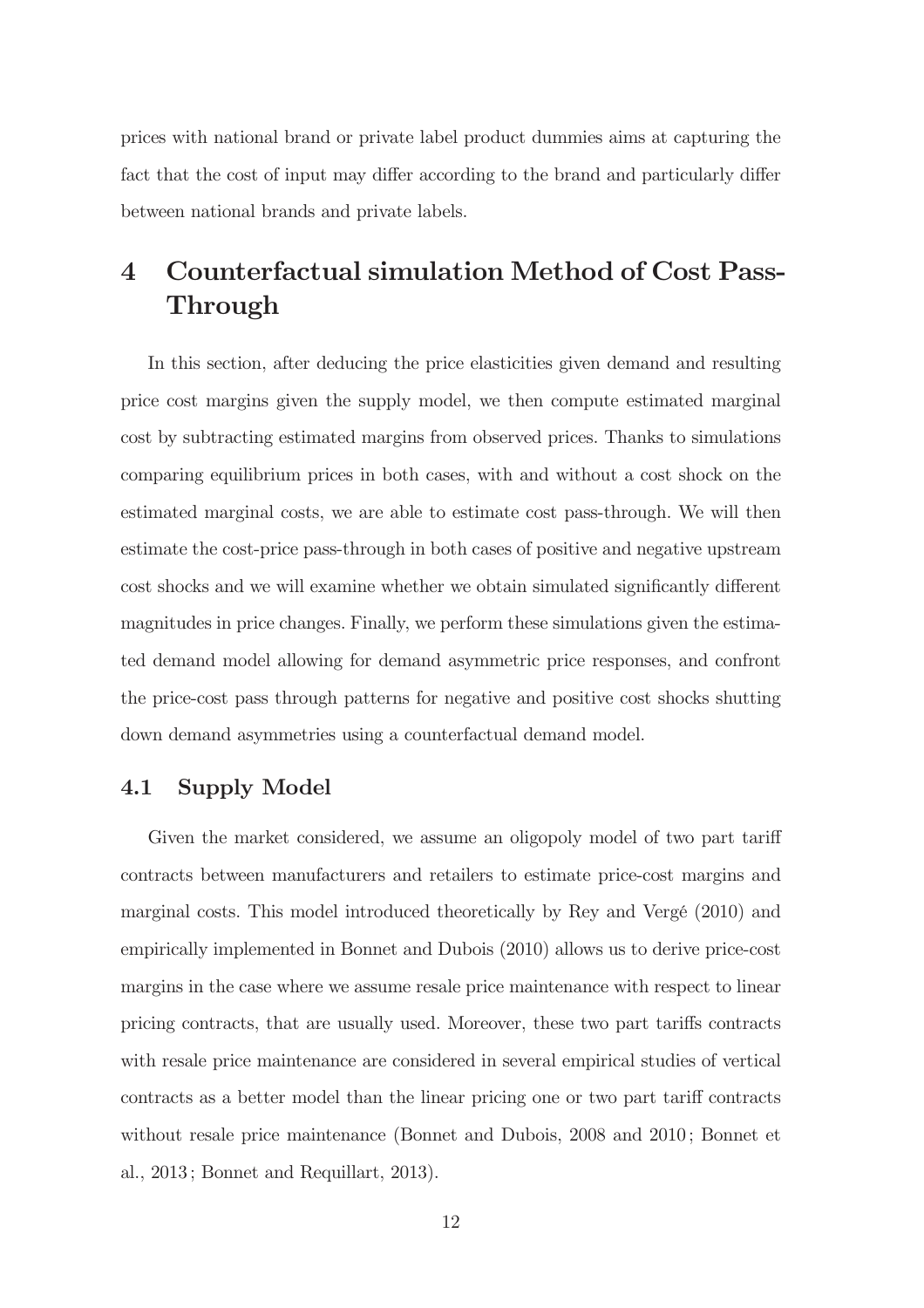Manufacturers offer two-part tariffs contracts which consists of wholesale prices  $w_j$  and franchise fees  $F_j$  paid by the retailer for selling the product j to the manufacturer but also retail prices  $p_j$  since manufacturers can use resale price maintenance. Then retailers simultaneously accept or reject the offers that are public information. If one offer is rejected, all contracts are refused. If all offers have been accepted, retailers simultaneously set their retail prices and demand and contracts are satisfied.

Let  $S_r$  define the set of products sold by the retailer r and  $S_f$  the set of products produced by the manufacturer f.

In the case of these two part tariffs contracts, the profit function of retailer  $r$  is

$$
\Pi^r = \sum_{j \in S_r} [M(p_j - w_j - c_j)s_j(p) - F_j]
$$

where  $c_j$  the constant marginal cost of distribution of product j and  $s_j(p)$  the market share of the product j. The profit function of firm  $f$  is equal to

$$
\Pi^f = \sum_{k \in S_f} [M(w_k - \mu_k) s_k(p) + F_k]
$$

where  $\mu_k$  represents the constant marginal cost of production of product j. Manufacturer f chooses the terms of the contracts  $(p_j, w_j \text{ and } F_j)$  in order to maximize profits  $\Pi^f$  subject to the following retailers' participation constraints for all  $r = 1, ..., R, \Pi^r \geq \overline{\Pi}^r.$ 

If we consider the case where wholesale prices are such that the retailers add only retail costs to the wholesale prices and thus the retailer's price cost margins are zero  $(p_k^*(w_k^*) - w_k^* - c_k = 0)$ , we deduce from this model, an expression for the price-cost margins of the manufacturer f :

$$
\sum_{k \in S_f} (p_k - \mu_k - c_k) \frac{\partial s_k(p)}{\partial p_j} + s_j(p) + \sum_{k \in \{J', ..., J\}} (p_k - \mu_k - c_k) \frac{\partial s_k(p)}{\partial p_j} = 0 \text{ for all } j \in G_f
$$
\n(3)

where products in  $\{J', ..., J\}$  are private labels.<sup>2</sup>

<sup>2</sup>For expressions for private labels margins see in Bonnet and Dubois (2010).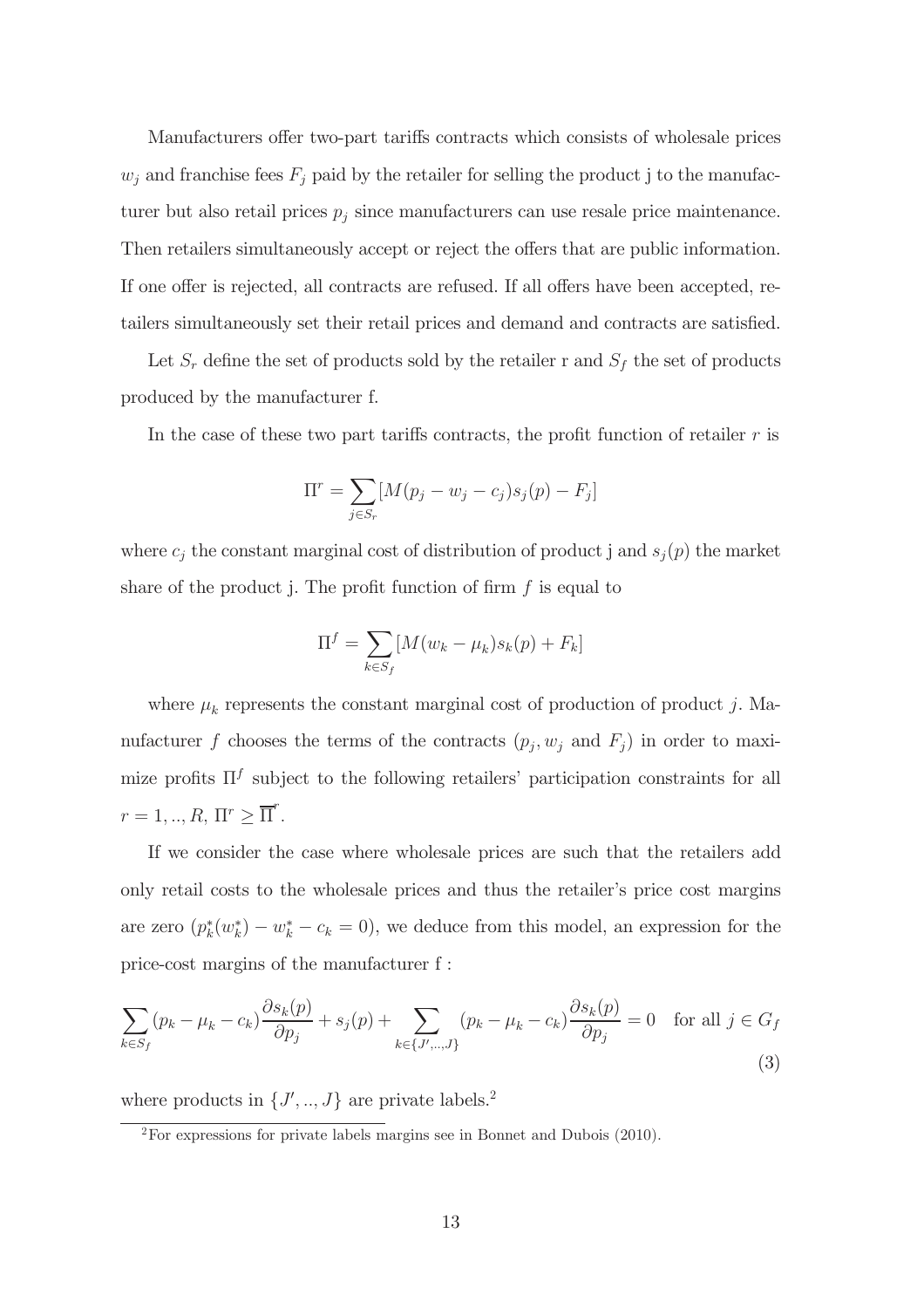Given the vertical supply model assumptions a price cost margin is obtained  $\Gamma_{jt} = p_{jt} - \mu_j - c_j$  for the product j and a corresponding marginal cost  $C_{jt}$  $\mu_j + c_j = p_{jt} - \Gamma_{jt}$  follows.

#### 4.2 Cost Shock Simulation

Given these marginal costs  $C_t = (C_{1t}, ..., C_{Jt})$  and the other estimated structural parameters, we are able to simulate an upstream cost shock  $\lambda$  and equilibrium prices are deduced from the following minimization program

$$
\min_{\left\{p_{jt}^*\right\}_{j=1,\dots,J}} \|p_t^* - \Gamma_t\left(p_t^*\right) - \lambda \times C_t\|
$$

where  $\|\cdot\|$  is a norm of  $\mathbb{R}^J$ . In practice we will take the Euclidean norm in  $\mathbb{R}^J$ .

The cost pass-through is estimated from the difference between observed prices and new equilibrium prices in the case of a cost shock. We investigate the asymmetry of cost pass-through simulating both a cost increase (for instance,  $\lambda = 1.1$ ) and a cost decrease of the same magnitude (for instance,  $\lambda = 0.9$ ) and comparing the magnitude of the price-cost pass-through for both the negative and the positive cost shock, where price-cost pass-through is defined as the ratio between the price change and the cost change.<sup>3</sup> The same counterfactual comparative statics simulations are performed for the estimated demand model allowing for demand asymmetries and then also for an alternative counterfactual demand model without asymmetries. We turn to the demand, costs, and finally to simulated results next.

## 5 Demand Asymmetry Results and Cost Pass-Through Simulations

In this section, we first present results from the estimation of consumers demand to assess asymmetric consumer price response to an increase or decrease in retail

 ${}^{3}$ It has to be noted that equilibrium prices depend only on total marginal cost. Thus, the effect of production or distribution cost shocks that result in the same total marginal cost will always be the same.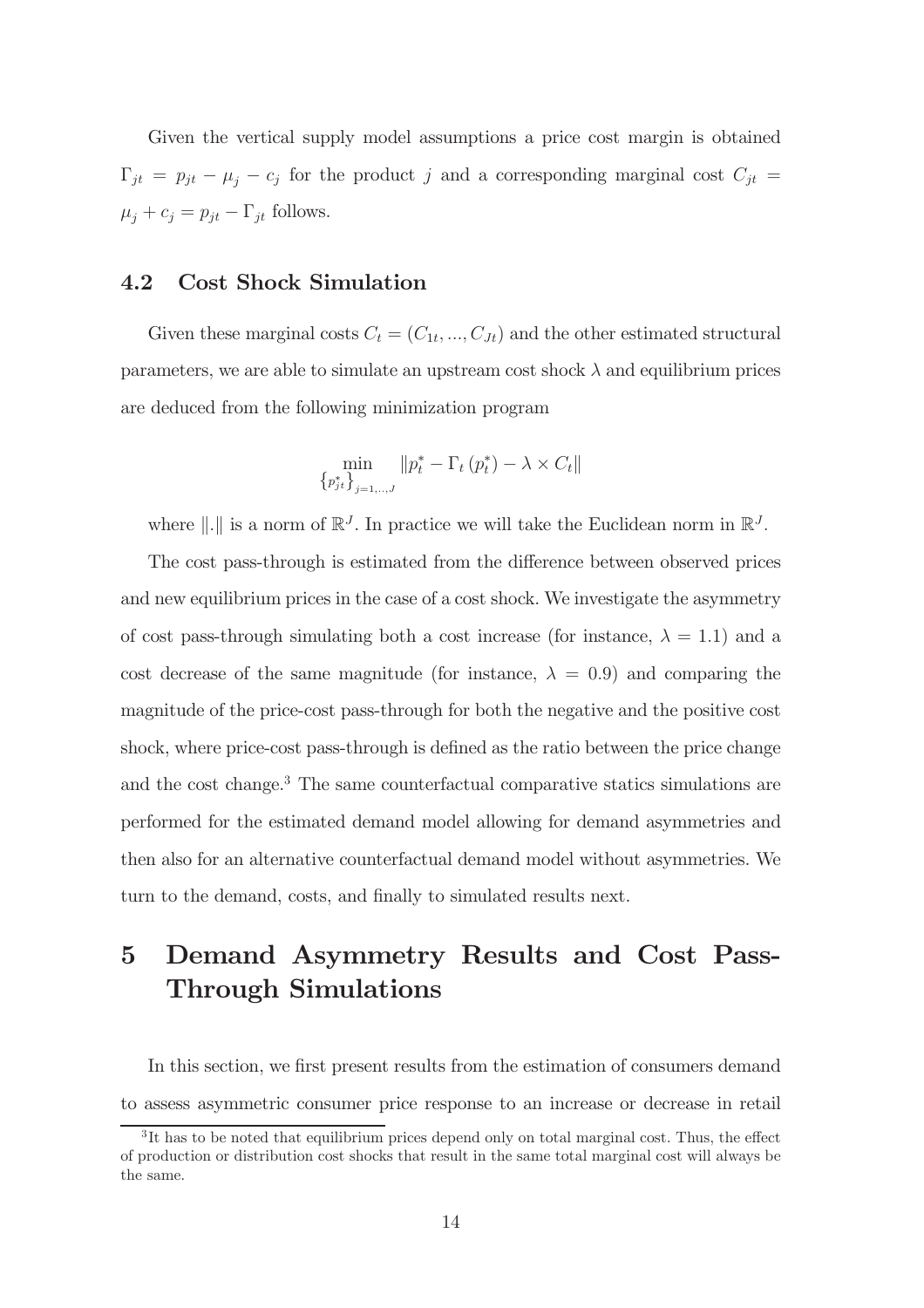prices. Then, we show how cost pass-through could differ in magnitude according to the sign of the change in cost via counterfactual simulations allowing for demand asymmetries, and then repeating those simulations for a counterfactual demand scenario without asymmetries.

### 5.1 Demand - Investigating Asymmetries in Consumer Price Responses

Table 4 shows the estimated instrumental variable demand parameters given a random coefficient specification under two model assumptions. Model 1 does not take into account the different consumer price response when prices increased or decreased whereas the model 2 does. Independent variables are listed in row and the marginal utility estimates are reported for each variable in row, while standard errors are reported in parentheses. Given that price is correlated with determinants of demand, we use instrumental variables and thus the reported point estimate associated with price is the IV estimate. According to the GMM objective function, the set of instruments used is valid since the test statistic of the Hansen (1982) test, the GMM objective, is lower than the critical value the a Chi-square with 7 degrees of freedom. Moreover, and although not reported, the price coefficient increases in absolute value relative to the OLS point estimate, which means that the instruments are estimating a marginal utility of price that suffers from less of an endogeneity bias towards zero, inherent to the OLS point estimate.

Model 1 does not consider asymmetric price responses and implies an average marginal utility of price of  $-0.74$  with the correct sign and significant. The random coefficient of price is 0.16 and significant, implying that there is unobserved heterogeneity in price sensitivities in the data. Consumers seem to prefer Arabica to other coffee characteristics available and the point estimates would suggest that consumers do not like products with high promotional rates. When we now allow, as in Model 2, consumers to respond differently to price increases, while once again Model 2 exhibits a negative estimated average price coefficient of  $-0.73$ , when consumers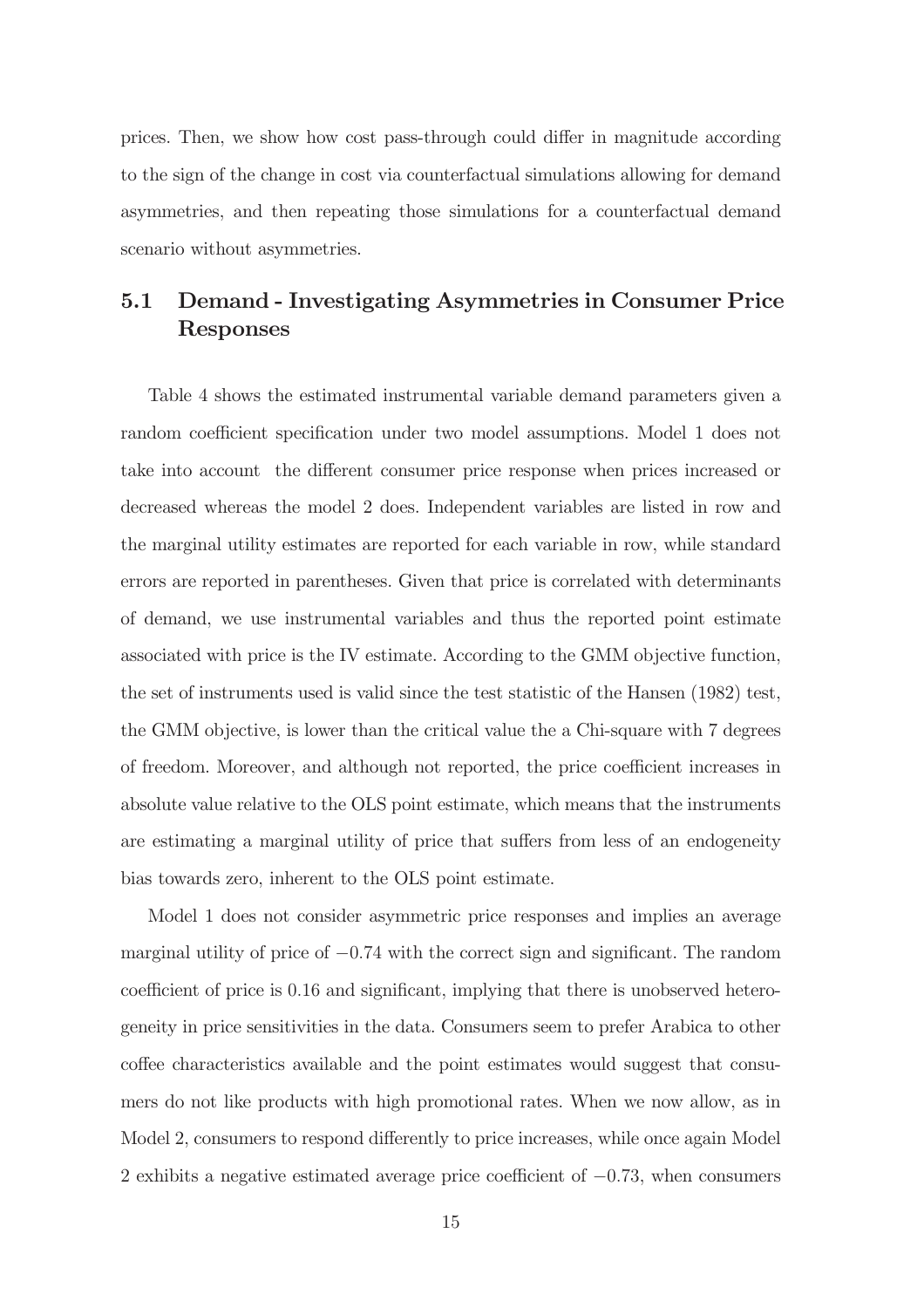|                                                        | Model 1           | Model 2           |
|--------------------------------------------------------|-------------------|-------------------|
|                                                        | Mean (Std)        | Mean (Std)        |
| Price $(\alpha^1)$                                     | $-0.74(0.02)$     | $-0.73(0.03)$     |
| $\text{Price} \times 1_{[p_t-p_{t-1}>0]}(\alpha^2)$    |                   | 0.12(0.06)        |
| Price $(\sigma)$                                       | 0.16(0.08)        | 0.18(0.09)        |
| Promotion rate                                         | $-0.24(0.07)$     | 0.43(0.35)        |
| Arabica coffee rate                                    | 2.63(0.25)        | 1.64(0.56)        |
| Robusta coffee rate                                    | $-0.38(0.11)$     | 0.15(0.30)        |
| Bean coffee rate                                       | $-1.52(0.25)$     | $-2.09(0.40)$     |
| Caffeine-free coffee rate                              | $-0.27(0.16)$     | $-1.08(0.43)$     |
| $\delta_j$ , $\eta_{y(t)}$ and $\eta_{m(t)}$ not shown |                   |                   |
| GMM objective $(df)$                                   | $3.67(\chi^2(7))$ | $2.25(\chi^2(7))$ |

Tab. 4 — Demand Estimates (standard errors are in parenthesis).

are faced with a price increase, their price marginal utility significantly decreases by  $0.12$ . There continues to be significant heterogeneity in marginal utility of price, as the point estimate is  $0.18$  and significant. While promotional rates had a negative marginal utility in Model 1, when we do account for asymmetric consumer price responses then the promotional rate's marginal utility becomes positive and non-significant. Consumers continue to prefer Arabica to other characteristics as the coefficient related to the Arabica coffee rate is positive and significant.

In general, the random coefficients logit model allows for flexible price elasticities along the demand curve, which is an attractive feature relative to other demand specifications - such as constant elasticity. For instance, for Model 1, which is a standard random coefficients demand model, we obtain significantly different own price elasticities when prices increase and when prices decrease. The first column of Table 5 reports elasticities for model 1 and price increases and the second column for model 1 and price decreases. Then column 3 and 4 repeats the same structure of elasticity estimates for model 2. Finally, the elasticities are broken down by brands in each row of Table 5 where the first row of the table reports average own price elasticities across all brands. We obtain -4.58 (1.01) and -3.65 (0.65) for own price elasticities when prices increase in models 1 and 2 respectively, and -4.36 (1.00) and -4.20 (0.91)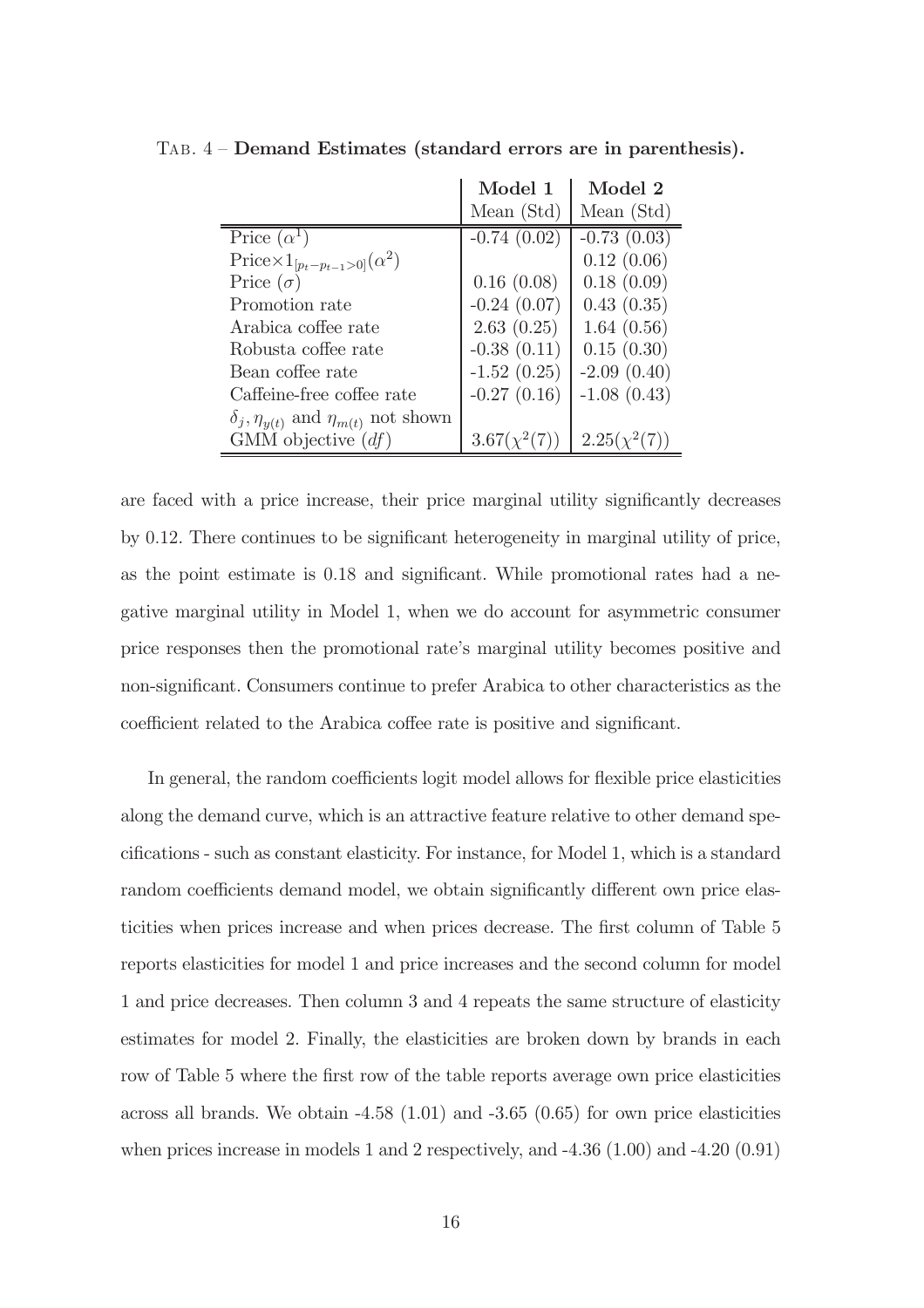|                     | Model 1        |                   | Model 2        |                   |
|---------------------|----------------|-------------------|----------------|-------------------|
|                     | $\Delta p > 0$ | $\Delta p \leq 0$ | $\Delta p > 0$ | $\Delta p \leq 0$ |
| Average over Brands | $-4.58(1.01)$  | $-4.36(1.00)$     | $-3.65(0.65)$  | $-4.20(0.91)$     |
| Brand 1             | $-5.96(0.38)$  | $-5.77(0.33)$     | $-4.40(0.26)$  | $-5.48(0.31)$     |
| Brand 2             | $-3.95(0.43)$  | $-3.58(0.43)$     | $-3.10(0.31)$  | $-3.49(0.40)$     |
| Brand 3             | $-5.08(0.50)$  | $-4.61(0.55)$     | $-3.87(0.34)$  | $-4.44(0.50)$     |
| Brand 4             | $-5.07(0.73)$  | $-4.66(0.74)$     | $-3.85(0.46)$  | $-4.48(0.68)$     |
| Brand 5             | $-3.83(0.80)$  | $-3.24(0.57)$     | $-3.01(0.57)$  | $-3.17(0.55)$     |
| Brand 6             | $-5.58(0.49)$  | $-5.07(0.62)$     | $-4.18(0.32)$  | $-4.86(0.56)$     |
| Brand 7             | $-3.90(0.39)$  | $-3.66(0.40)$     | $-3.06(0.28)$  | $-3.57(0.38)$     |

 $TAB. 5 - Own$  price elasticities from the Random Coefficients logit Model (standard errors are in parenthesis).

for models 1 and 2 respectively, when prices decrease. While estimated own price elasticities seem to be fairly similar when consumers face a price decrease, we obtain a significant difference in estimated implied elasticities when prices increase when comparing model 1 to model 2. In particular, if we do not account for asymmetric price responses, as in model 1, we over estimate consumer price response by 30% in average when they face a price increase. Breaking up the comparison by brand, looking down on Table 5, we also see that own price elasticities are different across brands and that the over estimation of own price elasticities could vary from 27% to 35%, according the brand in question, if we do not consider demand asymmetries.

In sum, the estimates suggest there to be significant price sensitivity heterogeneity in the data as well as asymmetries in the way consumers respond to price changes depending on them being price drops or price increases. Moreover, not accounting for those asymmetries would imply that we overestimate demand elasticities in the case of price increases. What these demand empirical findings imply for the recovered marginal cost estimates and for the ability of firms to pass through positive and negative costs shocks into retail prices will be investigated next.

#### 5.2 Cost Pass-Through Counterfactual Simulations

From the demand model estimates, we are able to compute estimated margins from the supply model in section 4.1. We obtain in average 35.08% with a standard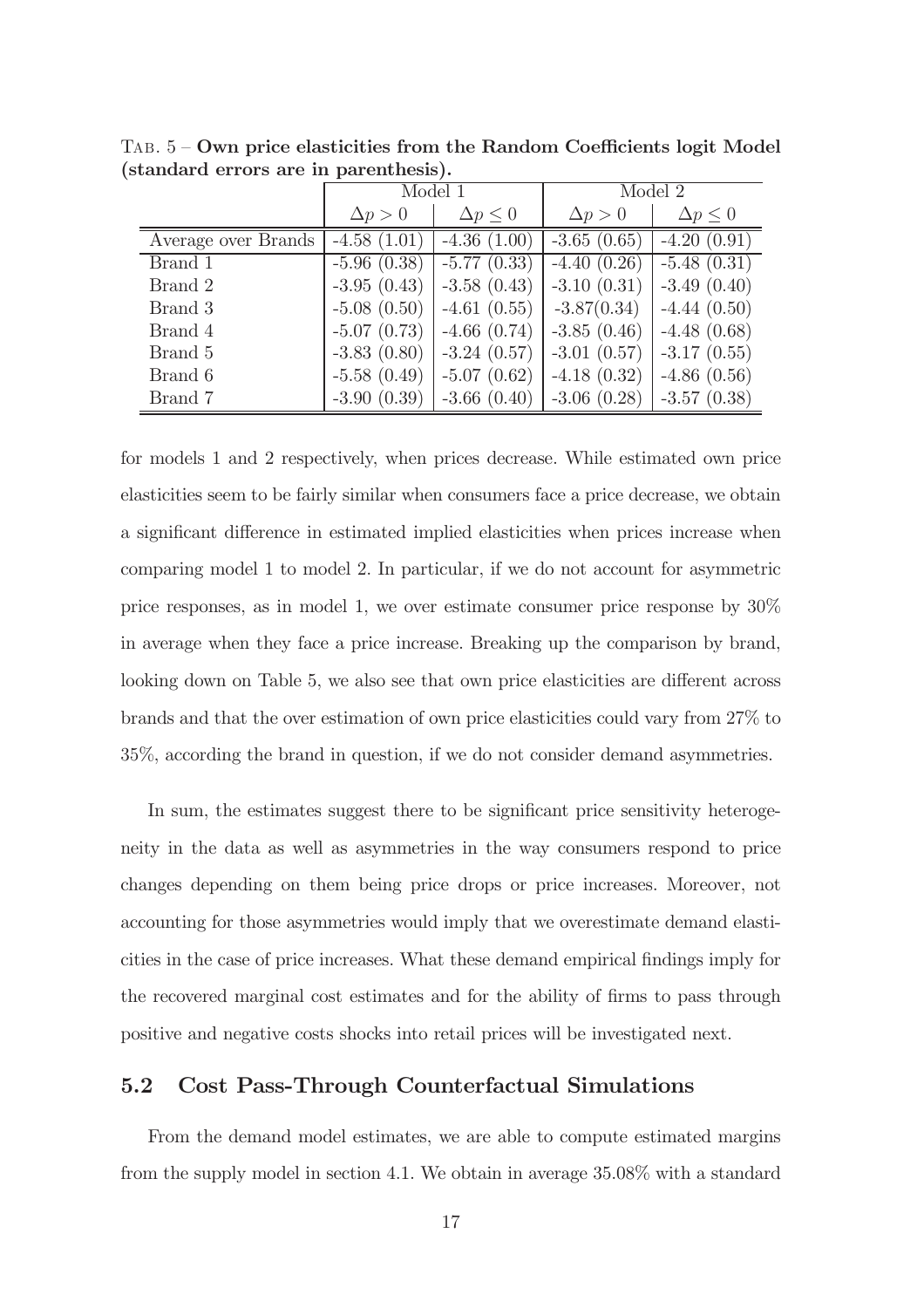| Marginal cost estimated | Model 1      | Model 2      |
|-------------------------|--------------|--------------|
|                         | Mean $(Std)$ | Mean (Std)   |
| Raw                     | 0.052(0.001) | 0.048(0.001) |
| Product fixed effects   | Yes          | Yes          |
| Time fixed effects      | Yes          | Yes          |
| $R^2$                   | 0.96         | 0.96         |
| Number of observations  | 5671         | 5671         |

TAB.  $6$  – OLS regression of the marginal cost estimated.

deviation 7.90. Taking the difference between observed prices and estimated margins, we can estimate marginal cost for each product at each period in our French Coffee data which amounts to  $\epsilon$ 4.61 (1.61 for standard deviation).<sup>4</sup>

Given the estimated models, we simulate a range of negative and positive shocks (between -100% and 100%) to obtain a distribution of cost pass-through estimates. The first step is to estimate the impact of the cost shock on the total marginal cost of coffee products. We use an OLS regression of the marginal cost estimated from the demand and supply models on the raw coffee price and product and time fixed effects and the results are given in Table 6. Marginal cost changes correspond to  $84\%$  of the simulated raw cost shock, that is when the raw coffee shock increases by 10%, the impact of the total marginal cost is by 8.4%, and that is true for the marginal cost estimated from both demand models.

Recall that the estimated price-cost pass-through is defined by the ratio of the difference in final retail price and the difference in raw coffee cost shock. Given estimates of demand allowing for demand asymmetries, as given by model 2, Figure B depicts estimated average price-cost pass-through and  $95\%$  confidence intervals in the vertical axis. In the horizontal axis we report different levels of simulated shocks, from  $-100\%$  to 100%. Similarly, in Figure A we report the simulated average pricecost pass-through and  $95\%$  confidence intervals in the y-axis, for the different levels of simulated shocks in the horizontal axis, for a counterfactual demand model of no

<sup>&</sup>lt;sup>4</sup>In the model 1 case, that is without considering asymmetric consumer price response, margins are underestimated, 30.21 (7.29) on average, and marginal costs are then overestimated. Indeed we obtain 4.95 (1.73) on average, which consists in an error of estimation by 7% in average.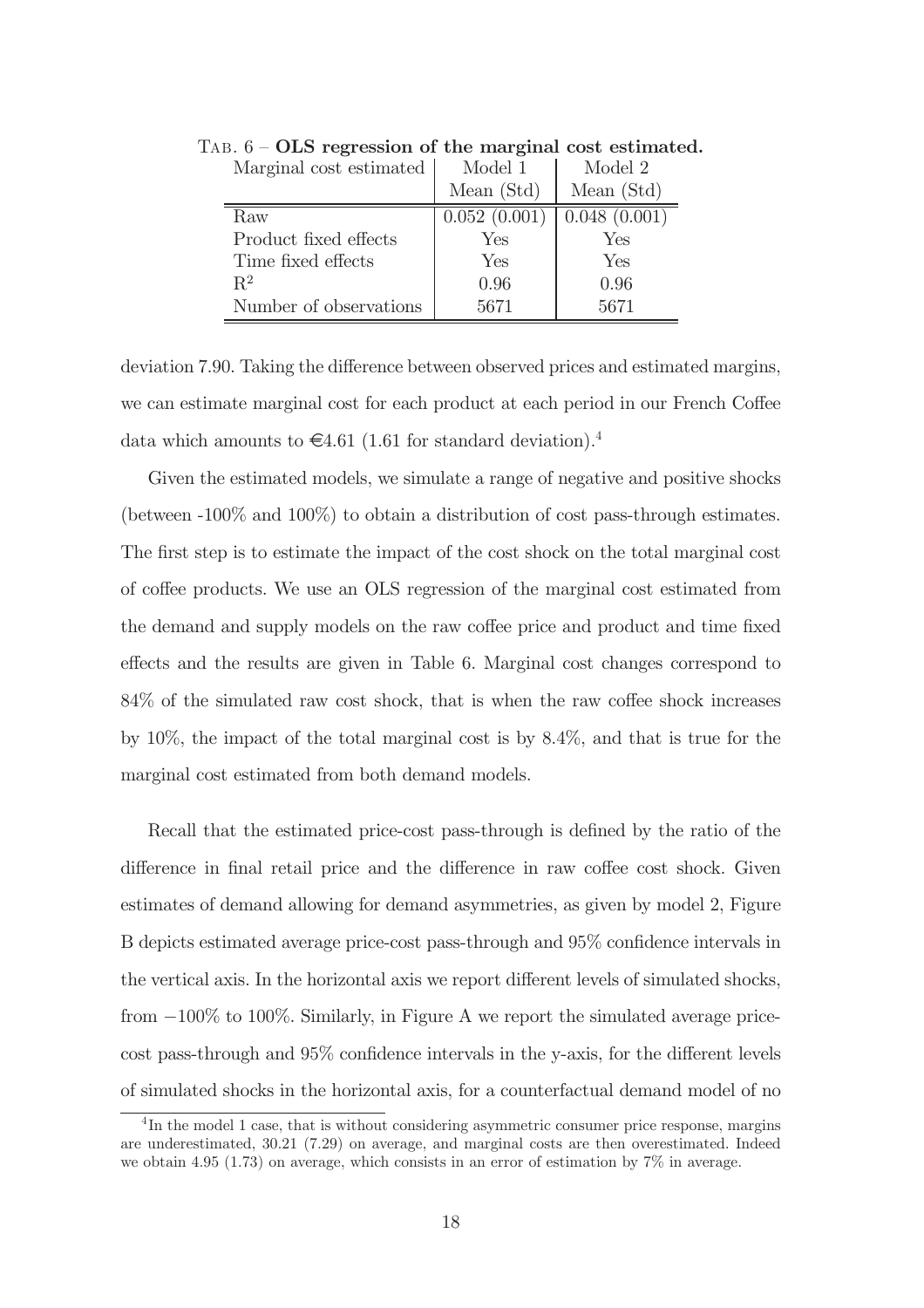demand asymmetries (where  $\alpha^2 = 0$  in (1)).

Figure B suggests that a positive raw coffee shock is more passed onto retail prices than a negative raw coffee shock when considering asymmetric price response. We also obtain that the pass-through tends to decrease after a positive cost shock greater than 50%. Small negative cost shocks are slightly transmitted more than 1 whereas after a negative  $10\%$  cost shock, the pass-through seems to converge to one.



Price-cost pass-through Price-cost pass-through without asymmetric consumer price response with asymmetric consumer price response

When asymmetric consumer price response is not considered, turning now to Figure A, we can see that few differences exist between the effect of a positive and of a negative cost shock on retail prices. Both imply a pass-through around 1, even if a positive cost shock slightly implies a pass-through above one and a negative cost shock below one.

Table 7 shows the results from a second stage regression of estimated passthrough rates on cost shock variables and on product characteristics when we take into account the asymmetric price response of consumers in the demand model. We project the estimated pass-through rates into average pass-through for each retailer (given by dummy variable point estimates for each retailer separately relative to retailer 7, that is omitted). The estimated dummies capture the different average price transmission rates of retailers. We do the same by projecting estimated passthrough on a dummy for each of the three manufacturers and for the private labels. Finally we also project estimated pass through on negative cost shocks and positive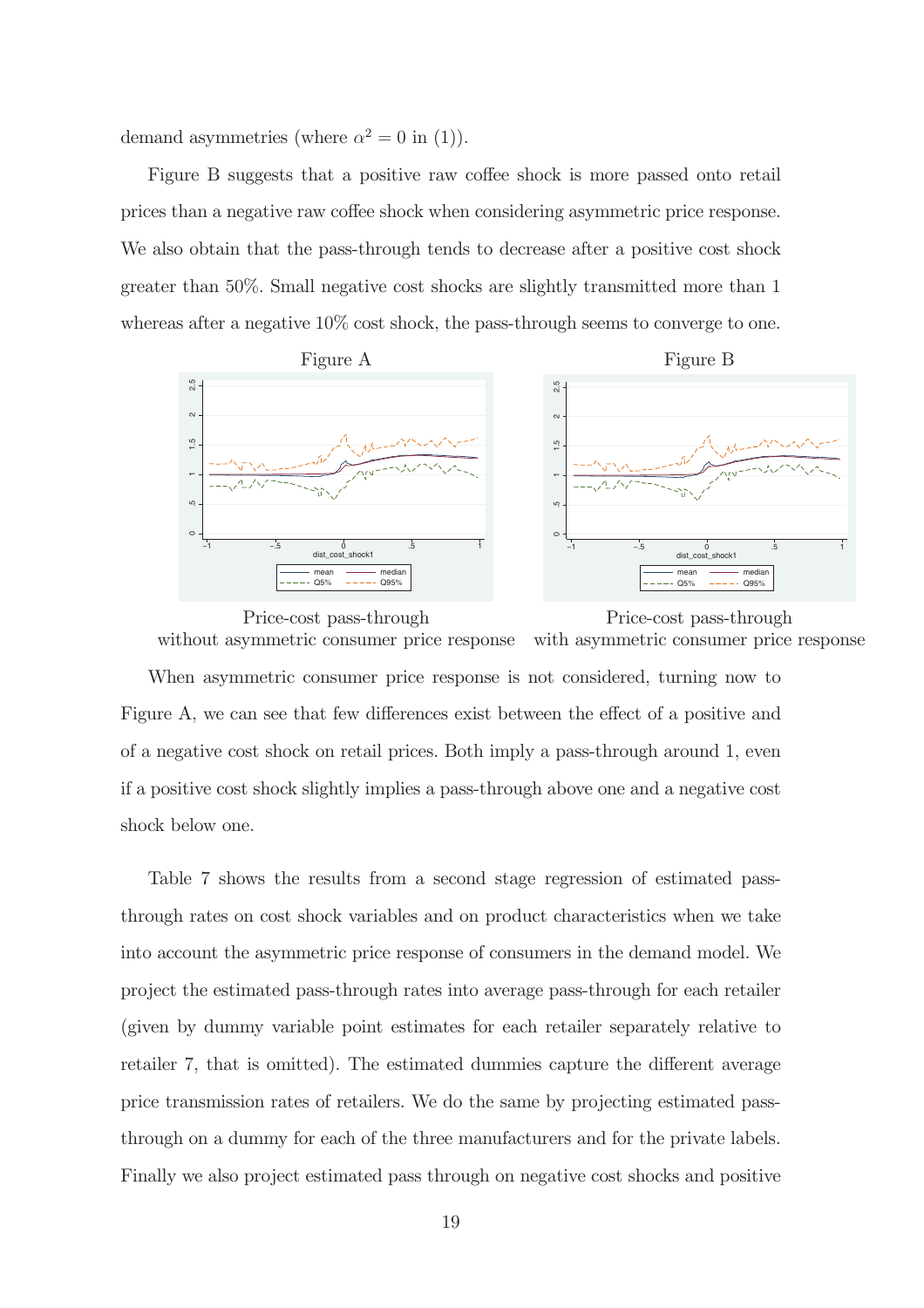TAB. 7 – Regression of Pass-through on cost shock variables and product characteristics.  $\overline{1}$ 

|                                         | With asymmetric consumer price response |
|-----------------------------------------|-----------------------------------------|
| Retailer 1                              | $-0.002(0.001)$                         |
| Retailer 2                              | 0.000(0.001)                            |
| Retailer 3                              | $0.002~(0.001)*$                        |
| Retailer 4                              | $0.006(0.001)$ **                       |
| Retailer 5                              | 0.001(0.001)                            |
| Retailer 6                              | $0.003$ $(0.001)$ <sup>**</sup>         |
| Manufacturer $1^+$                      | $0.163$ $(0.002)$ <sup>**</sup>         |
| Manufacturer $1-$                       | $-0.047$ $(0.001)$ **                   |
| Manufacturer $2^+$                      | $0.081~(0.002)$ **                      |
| Manufacturer $2-$                       | $0.010~(0.002)$ **                      |
| Manufacturer $3^+$                      | $0.045~(0.002)$ **                      |
| Manufacturer $3-$                       |                                         |
| Private labels <sup>+</sup>             | $0.077~(0.002)$ **                      |
| Private labels <sup>-</sup>             | $0.013~(0.002)$ **                      |
| Cost variation <sup>+</sup>             | $0.233(0.003)$ **                       |
| Cost variation <sup>-</sup>             | $-0.245(0.003)$ **                      |
| Cost variation( $> 50\%$ ) <sup>+</sup> | $-0.123(0.003)$ **                      |
| Cost variation $($ >50%) <sup>-</sup>   | $0.132(0.003)$ **                       |
| Constant                                | $1.073~(0.004)$ **                      |
| Month fixed effects                     | ${\rm Yes}$                             |

\*significant at 10%, \*\* significant at 5%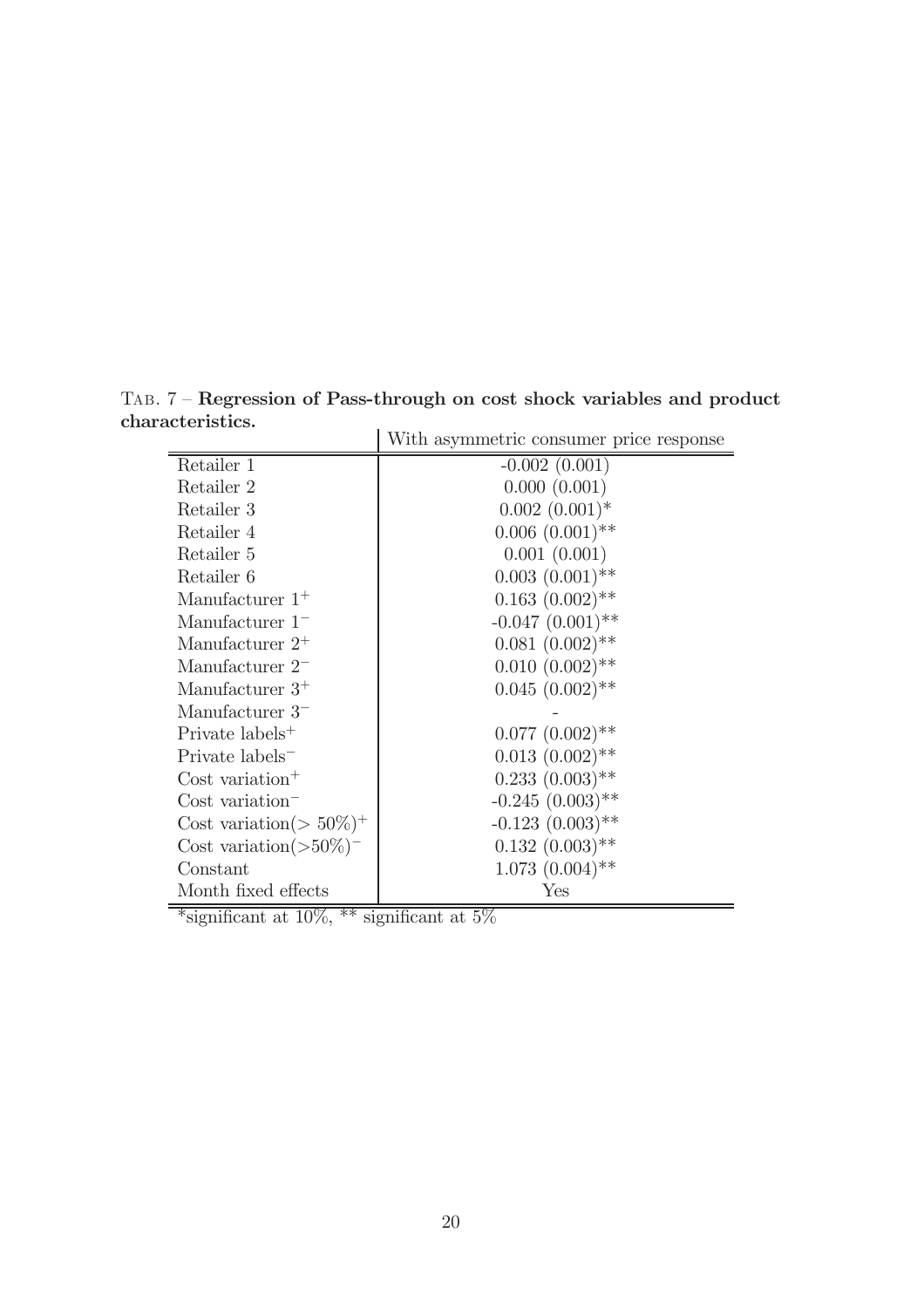cost shocks, where we include as explanatory variables the value of the cost shock, differentiating between negative and positive shocks, and allowing for different effects whether the cost shock is greater than 50%. Finally, we control for the time period as well in the regression specification.

We find very small differences across retailers. While very few of the retailer fixed effects are significant, their value is economically low. Concerning manufacturers specific pass-through given by the manufacturer estimated fixed effects, we see larger and more significant manufacturer differences. This implies that the role of manufacturers in the price transmission of cost shock is greater than the role of retailers. While this result could be seen as a consequence of the supply model assumed, we argue next that is not the case. Indeed, we consider that manufacturers have all bargaining power and they impose to retailers the consumer prices. However, Rey and Vergé (2010) show the price equilibrium would be the same whether one assumed that retailers have all the bargaining power. Only the sharing of the profit would change. The estimated marginal cost and then the estimated pass-through rates would be the same. Hence, this result is not an artifact of this assumption.

In sum, there is heterogeneity across manufacturers in the price transmission of a cost shock. We also see that private labels transmit more negative shocks than the three other manufacturers whereas their price transmission of a positive cost shock is significantly lower than manufacturers 1 and 2. Results from cost shock variables show that the pass-through from a positive cost shock increases with the level of the shock whereas we find the opposite result for negative cost shocks. We also find that large positive cost shocks (greater than 50%) are less transmitted and large negative cost shocks are more transmitted. Taken as a whole, we see that cost shocks are more transmitted to the consumer price than the variation in cost and positive cost shocks are more transmitted than negative ones as we saw in the graphical analysis and discussion as well.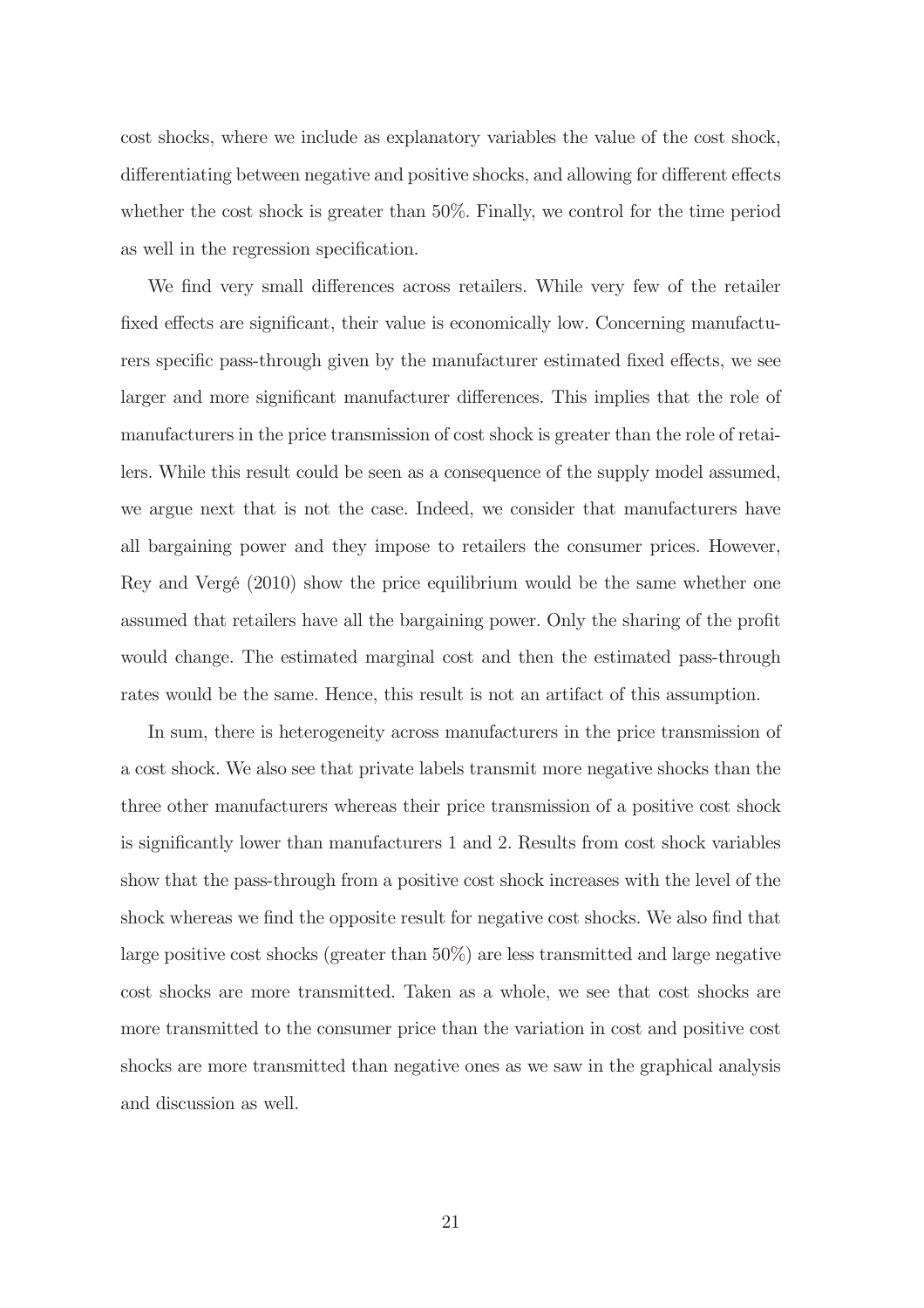### 6 Conclusion

In this paper, we present empirical evidence on the role of possible asymmetries in consumers' price responses into explaining asymmetric cost price pass-through into retail prices. For that, we use a structural econometric model that allows to recover marginal costs from prices, market shares and product characteristics. Given the demand and supply model we estimate marginal cost. From estimated cost we simulate shocks and find the resulting simulated new equilibrium prices.

Introducing the possibility of consumers reacting differently to a price increase or decrease, we Þnd that French households are less sensitive to a price increase than to a price decrease on the Coffee Market. Our findings suggest that one would overstate elasticities for price increases by about 30% if not considering demand asymmetries. Ultimately these findings imply different magnitudes of a cost passthrough into retail prices, depending on the sign of the cost shock. In particular, we find that allowing there to be demand asymmetries, a positive cost shock is passed through to a larger degree into retail prices than a negative cost shock of the same magnitude.

Our findings imply that the shape of the demand explains observed asymmetric price transmission of cost shocks in the context of imperfectly competitive markets. Future work could consider varying the competitive structure of the empirical setting by looking into other market settings. Another possible avenue of research is to consider dynamics into the analysis, both on the demand, and on the supply side, while incorporating formally menu costs of changing prices into the model. As these models become quite complicated to solve analytically and computationally intensive we see this research extension efforts as potential next steps into understanding the magnitude and the asymmetry of price-cost pass-through in the markets.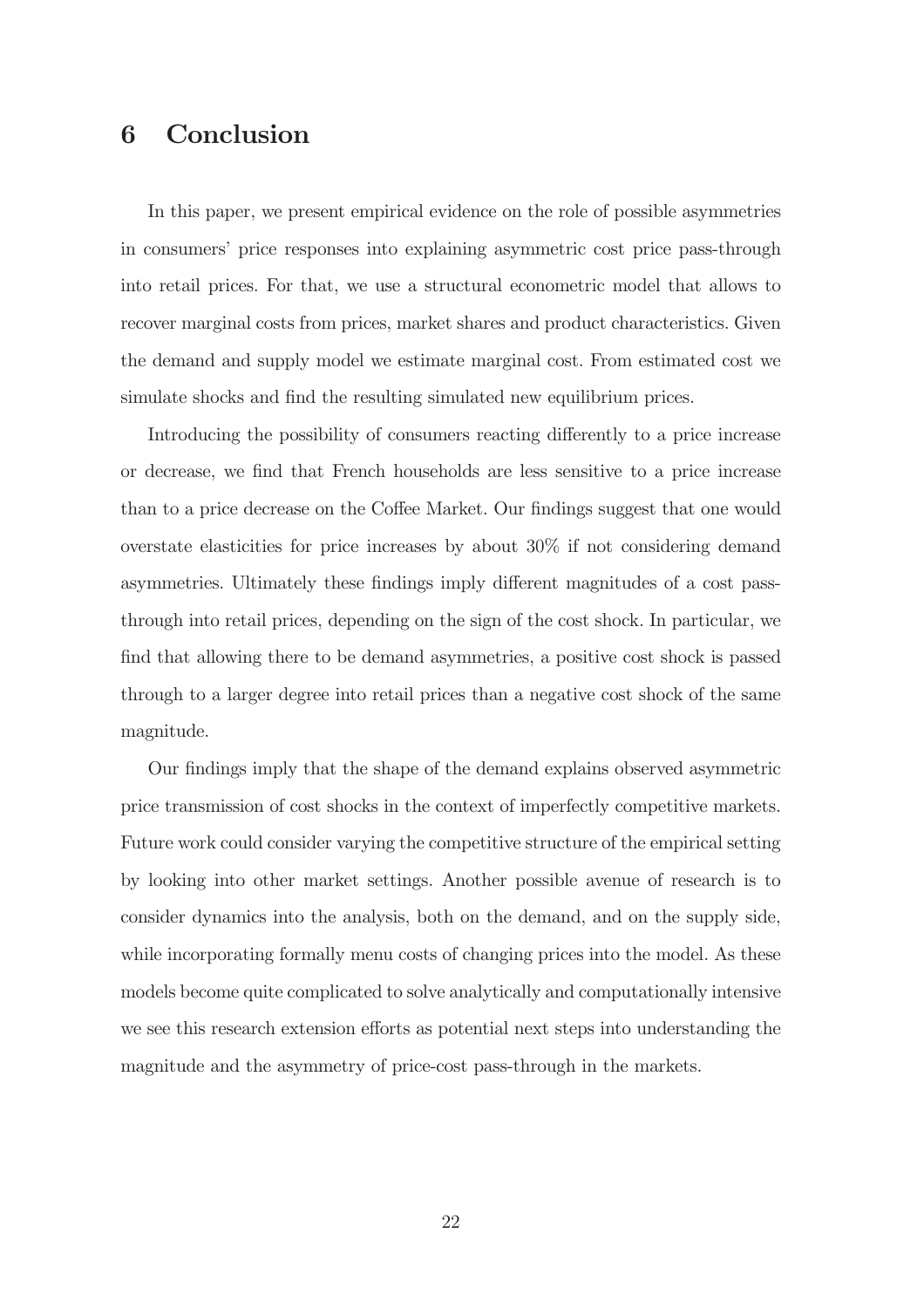### 7 Reference

Berry, S., J. Levinsohn and A. Pakes, 1995. "Automobile Prices in Market Equilibrium," Econometrica, 63 (4) : 841-890.

Bonnet C. and P. Dubois (2008), Non Linear Contracting and Endogenous Buyer Power between Manufacturers and Retailers : Identification and Estimation on Differentiated Products, IDEI Working Paper, n°519, décembre 2008

Bonnet C. and P. Dubois (2010), Inference on Vertical Contracts between Manufacturers and Retailers Allowing for Non Linear Pricing and Resale Price Maintenance, RAND Journal of Economics, vol 41(1), pp 139-164 .

Bonnet C., P. Dubois, S. B. Villas Boas, and D. Klapper (2013), Empirical Evidence on the Role of Non Linear Wholesale Pricing and Vertical Restraints on Cost Pass-Through, Review of Economics and Statistics, 95(2), pp 500—515

Bonnet C. and Réquillart (2013), Impact of Cost Shocks on Consumer Prices in Vertically Related Markets : The Case of the French Soft Drink Market, American Journal of Agricultural Economics, vol. 95, 2013, p. 1088-1108.

Borenstein, S., Cameron, A.C. and Gilbert, R., 1997. Do Gasoline Prices respond asymmetrically to Crude Oil Price Changes?, Quarterly Journal of Economics, 112 :305-339.

Gupta S. and L. G. Cooper (1992), The Discounting of Discounts and Promotion Thresholds, Journal of Consumer Research, 19 (Dec), 401-411

Han S., S. Gupta, and D. Lehmann (2001), Consumer Price Sensitivity and Price Thresholds, Journal of Retailing, 77, 417-424

Hansen, L. 1982. Large sample properties of generalized method of moments estimators. Econometrica  $50(3)$ :  $1029{1054}$ .

Jacoby, J., R. W. Chestnut (1978), Brand Loyalty Measurement and Management. John Wiley, New York.

Kalyanaram G., and J. D. C. Little (1994), An Empirical Analysis of Latitude of Price Acceptance in consumer Package Goods, Journal of Consumer Research,